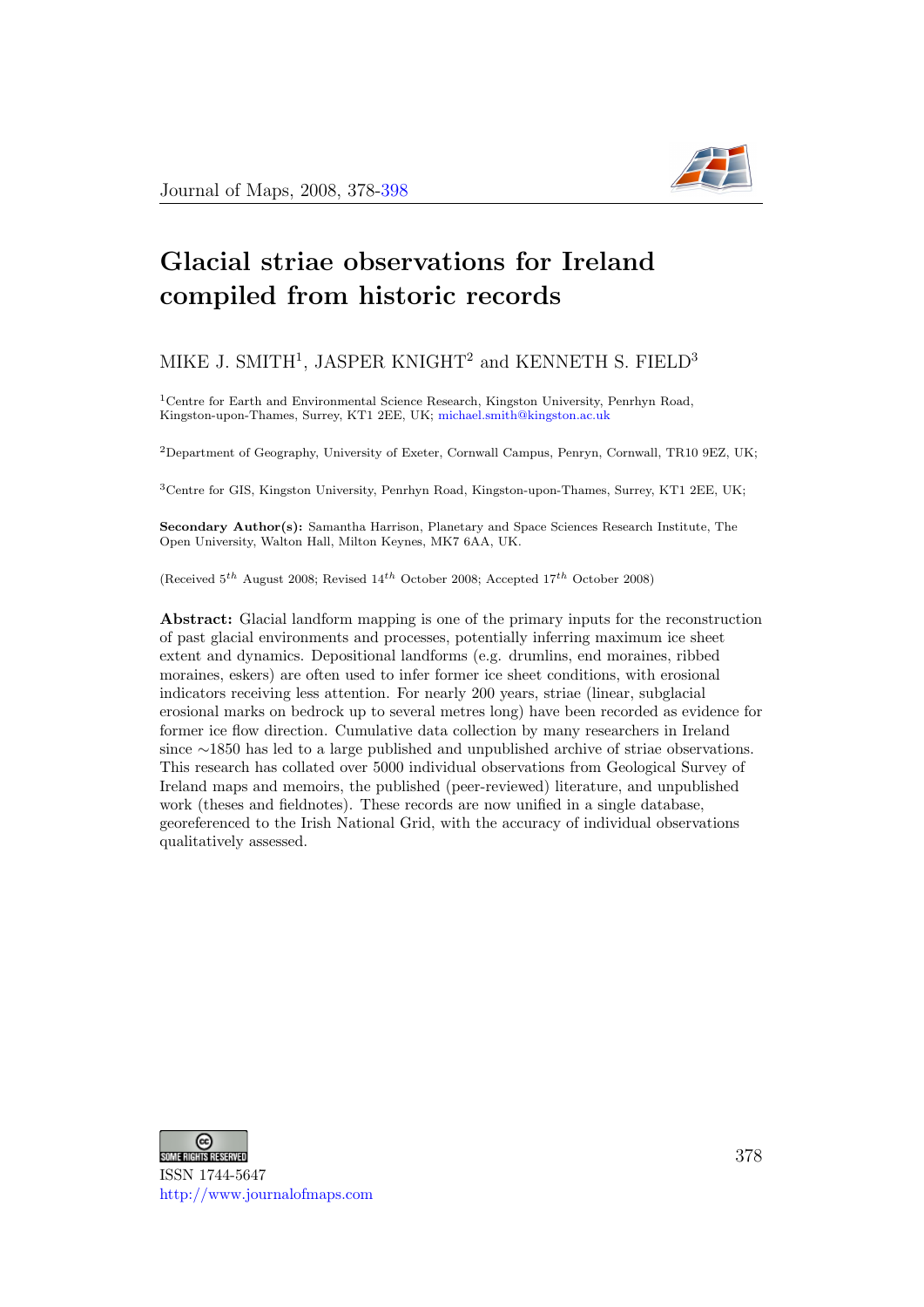#### 1. Introduction

Landform mapping has been a primary method of data collection across the spectrum of earth sciences. These include, for example, hard rock geology (e.g. [Gold et al.,](#page-11-0) [1973\)](#page-11-0), glaciology (e.g. [Wright,](#page-20-1) [1912;](#page-20-1) [Welch and Howarth,](#page-19-0) [1968\)](#page-19-0), hydrology (e.g. [Hooke et al.,](#page-11-1) [1994\)](#page-11-1), hillslope geomorphology (e.g. [Evans,](#page-10-0) [1977\)](#page-10-0), planetary geology (e.g. [Baker,](#page-8-0) [1981\)](#page-8-0), volcanology (e.g. [Thouret,](#page-18-0) [1999\)](#page-18-0) and coastal geomorphology (e.g. [Chandler and Brunsden,](#page-8-1) [1995\)](#page-8-1). Landforms can be mapped directly in the field, although this is now augmented with remotely sensed data, meaning that larger areas can be mapped, at different scales, by fewer people and in less time (e.g. [Clark,](#page-9-0) [1997\)](#page-9-0).

Research programs that have employed remotely-sensed data have often mapped glacial landforms ranging from several hundreds of metres to several kilometres in dimension, such as drumlins, end and ribbed moraines, and eskers [\(Welch and Howarth,](#page-19-0) [1968;](#page-19-0) [Ford,](#page-11-2) [1984\)](#page-11-2). Assumptions of former ice sheet dynamics based upon landform dimensions and properties (e.g. Kleman and Borgström, [1996\)](#page-14-0) allow tentative reconstructions of the extent and dynamics of former ice sheets (e.g. [Clark and Meehan,](#page-9-1) [2001\)](#page-9-1). In particular, it is possible to reconstruct ice flow direction and changes in flow regime (including subglacial thermal and hydrological conditions). Striae observations have previously been incorporated into palaeo-ice sheet reconstructions [\(Kleman,](#page-14-1) [1990\)](#page-14-1), however observations are often widely distributed, with limited areal coverage. Whilst striae are rarely used for ice sheet reconstructions over large areas, where a high density of observations exist they have great potential to aid the regional inference of ice sheet flow regime because they are direct measures of basal ice flow direction. In addition, because they are the result of erosional processes, they are often mutually exclusive with respect to depositional indicators of ice flow (e.g. eskers), and their spatial patterns are therefore complementary. The age of formation of striae is also an important limitation in their use in ice sheet reconstruction, but this lies outside the scope of the present paper.

Much of the early work of the Geological Survey of Ireland (GSI) involved the mapping of both hard rock and surficial geologies [\(Warren and Horton,](#page-19-1) [1991\)](#page-19-1). In particular, extensive suites of both erosional and depositional glacial landforms inspired detailed and extensive field mapping and observation, although this was not a mandatory requirement and was often ignored in some areas, depending on the mapper's own interests. The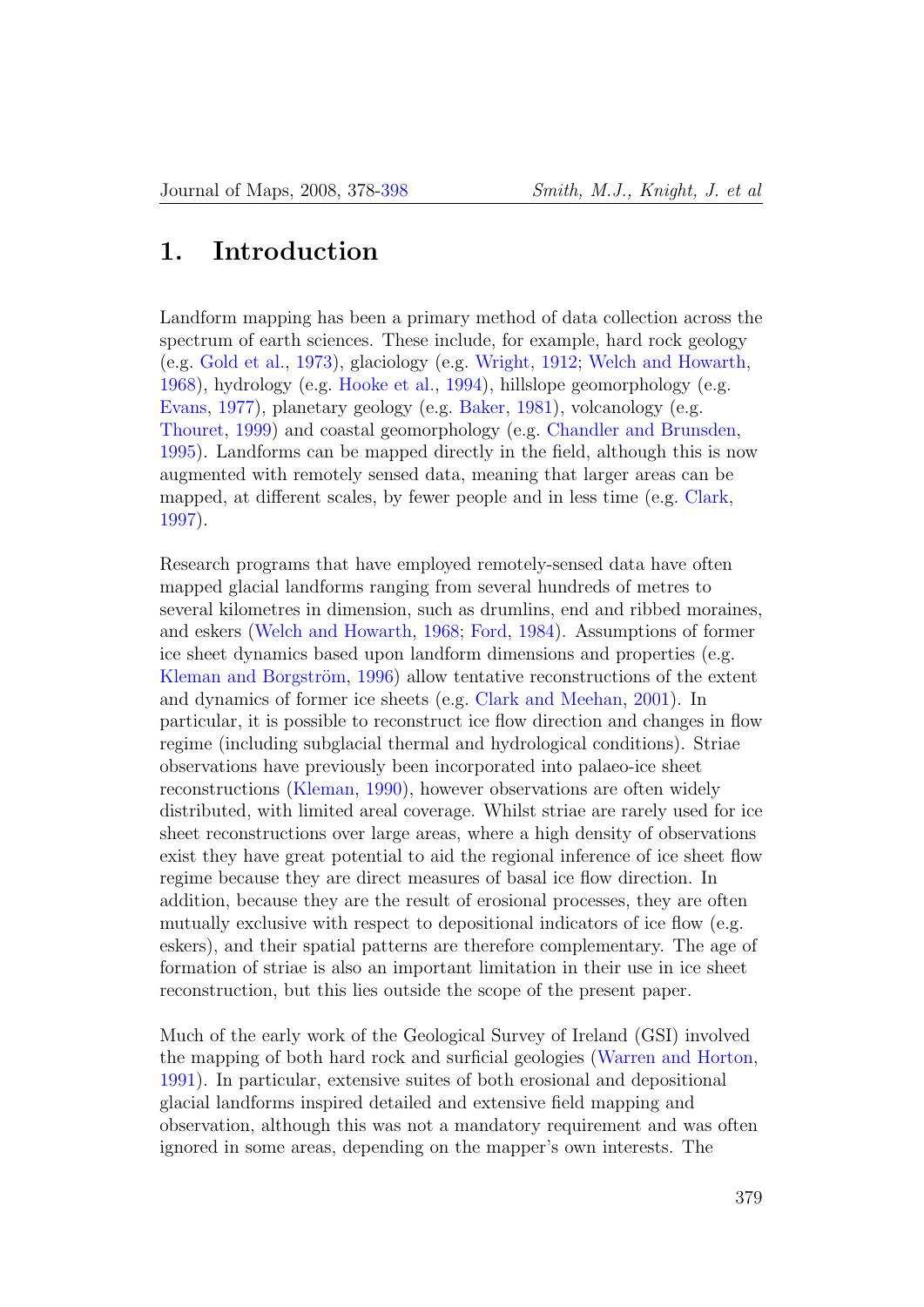results of this mapping were presented in the First Series (1"-scale) geological map sheets, published principally between 1860 and 1890. The geological memoirs accompanying the map sheets contained further detail and, in many instances, tabulated field observations, including striae.

This paper presents the first compilation of over 5000 historic striae observations, and is accompanied by the "raw" source data, for the island of Ireland (covering ∼84,000 km<sup>2</sup> ), principally based upon the memoirs accompanying the First Series geological map sheets, but also including published (peer-reviewed journal articles and reports) and unpublished (field notes, theses) observations.

### 2. Methods

The principal data source for this research was tabulated striae observations contained within memoirs accompanying the First Series GSI map sheets (e.g. [Kinahan et al.,](#page-14-2) [1871\)](#page-14-2). Memoirs that contain striae observations are not equally distributed around the island, in part due to the diligence and experience of individual field geologists. However it should also be noted that striae are most clearly recorded on bedrock substrates, which are generally more exposed in the west of Ireland, with central and eastern regions having a thicker till cover. Opportunities for striae observations were therefore more limited in these latter areas. As a final note, some observations also record overprinting (or cross-cutting) of different striae sets and the relative ages of these different sets were often noted.

The information recorded in tables contained within memoirs varies, depending upon the individual geologist with at least the general location, orientation and a detailed description listed. By 1837 the Ordnance Survey had completed First Series topographic mapping of the country at the Six Inch scale (1:10,560) and these maps were principally used by the field geologists to identify likely sites where striae would be found. Indeed many of the tables record the county, sheet number, quadrant and townland that the observations fall within. However the map projections used were not consistent and varied between counties. The simplest and most effective method of transcribing the location of striae in this project involved locating the observation on an original Six Inch map sheet, identifying the same point on a modern 1:50,000 Ordnance Survey of Ireland map sheet,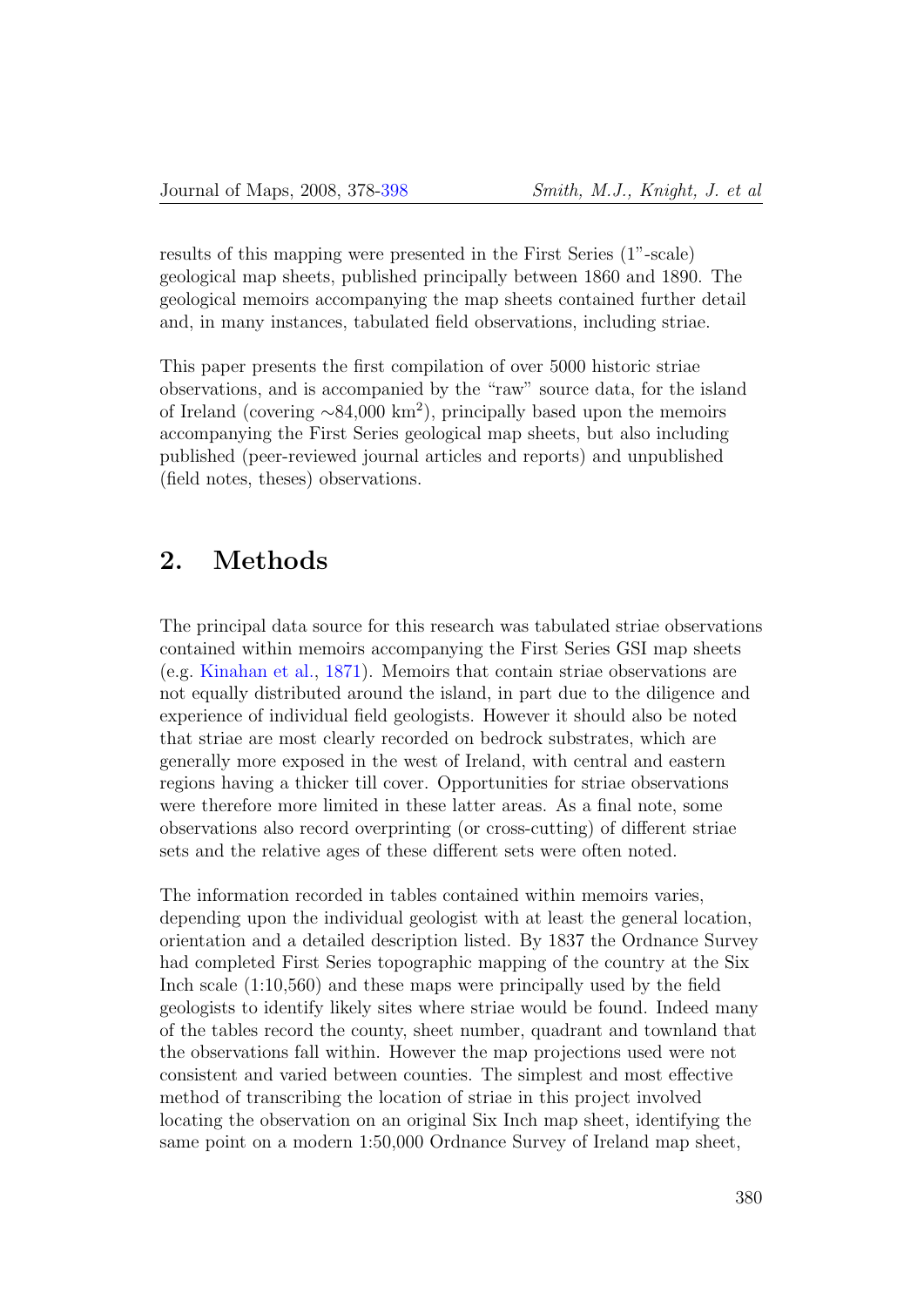and recording a 12 figure grid reference in Irish National Grid co-ordinates.

Since the completion of this striae database the GSI have made freely available digital copies of the original Six Inch fieldsheets [\(http://www.gsi.ie\)](http://www.gsi.ie). These are Six Inch Series sheets that have been hand-annotated by the GSI officers, including noting the location and orientation of striae. Whilst these contain a large amount of information, they also represent a huge dataset with ∼70 sheets required to cover a single One Inch map sheet. Further discussion is presented below.

In transcribing striae records or data, it was also evident that descriptions of locations in the original source had different levels of locational accuracy. A subjective assessment of this accuracy was recorded on a scale from 1 to 6, ranging from the most accurate (value of 1, where a full grid reference or precise identifiable location is given) to least accurate (value of 6, where only a general area is known). The qualitative accuracy scale notionally corresponds to approximate accuracies of 1 m (value of 1), 10 m, 100 m, 1 km, 10 km and unknown (value of 6).

For the GSI memoirs, orientation was usually recorded with reference to cardinal points on a compass (rather than in degrees), generally to within 5 ◦ . Thus a value of 035◦ could be recorded as N35E in the memoirs, but the notation can be utilised with respect to each of the four cardinal points and so 035<sup>°</sup> could also be recorded as E55N. This has added some complexity to the interpretation of the original observations.

In addition to the GSI memoirs, striae were transcribed directly from the First Series geological maps [\(Geological Survey of Ireland,](#page-11-3) [1869-1890\)](#page-11-3). There is undoubtedly duplication between these two data sets; however there are fewer observations recorded on the maps than in the memoirs and these are often in different locations. Both sets have therefore been included for completeness and the database can distinguish between these different data sources.

Striae observations taken directly from the published literature vary in presentation of results. Some articles provide full grid references (e.g. [Meehan,](#page-16-0) [1999\)](#page-16-0), whilst others have outline maps marking striae locations (e.g. [Wright,](#page-20-1) [1912\)](#page-20-1). In addition to peer-reviewed articles in academic journals, PhD and MSc theses were also consulted. Included in this latter category are modern observations from the GSI which formed part of a Quaternary, county based, mapping program structured through a series of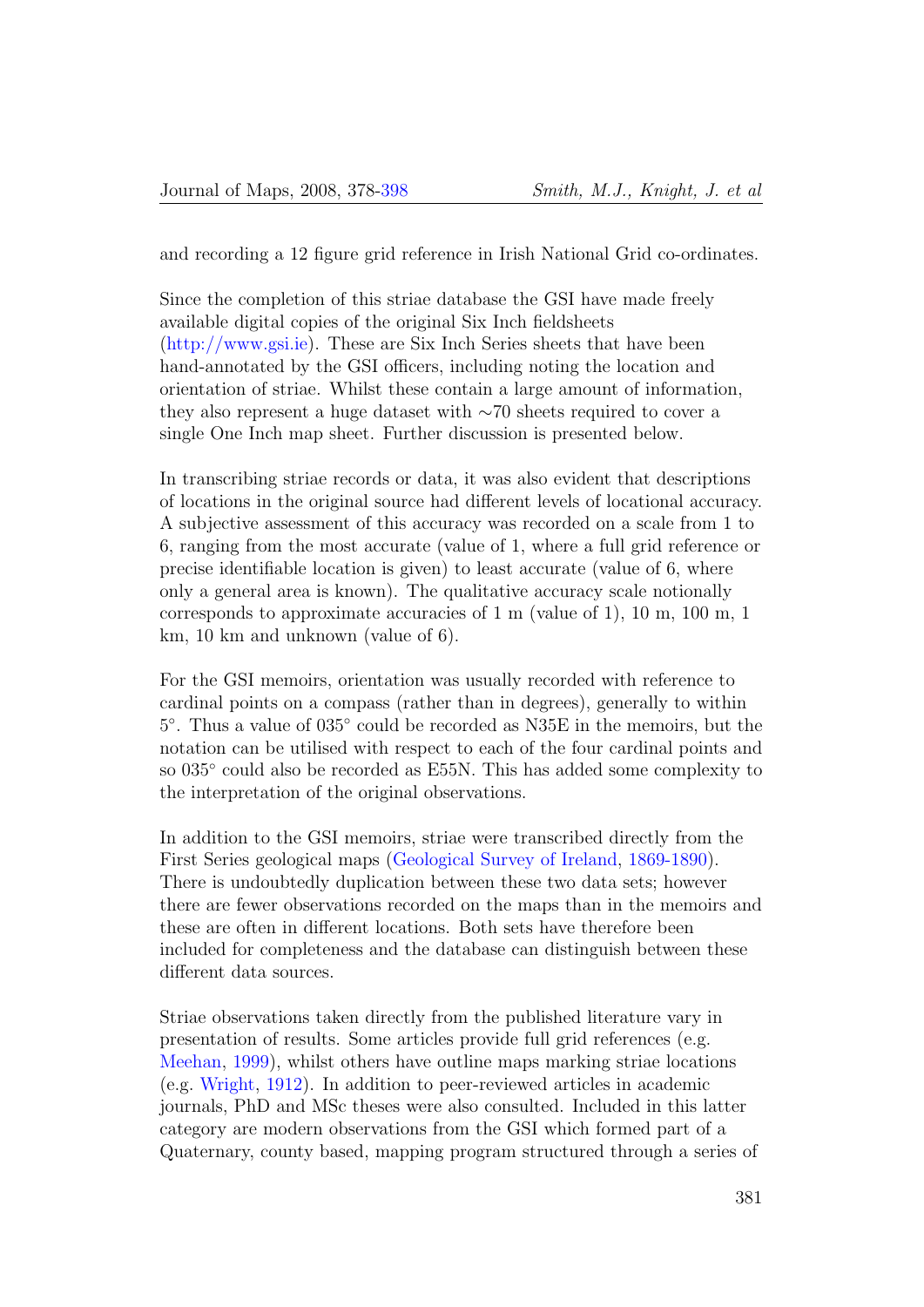| Layer                   | Description                                                                                          |
|-------------------------|------------------------------------------------------------------------------------------------------|
| Striae: non directional | non-directional striae observations where a preferred orientation is determined, but not a direction |
| Striae: directional     | direction striae observations where a preferred orientation and direction is determined              |
| Striae: high accuracy   | striae observations with a locational accuracy of 1, 2 or 3                                          |
| Striae: low accuracy    | striae observations with a locational accuracy of 4, 5 or 6                                          |
| Striae: GIS data        | modern GSI striae observations                                                                       |
| Striae: literature data | striae observations from the published and unpublished literature                                    |
| Striae: map data        | striae observations from the First Series geological maps                                            |
| Striae: memoir data     | striae observations from the GSI memoirs                                                             |
| Striae: all data        | all striae observations                                                                              |

Table 1. List of data layers available for manipulation within the Acrobat PDF map.

PhD projects [\(Geological Survey of Ireland,](#page-11-4) [2007\)](#page-11-4).

All observational data were collated in a relational database comprising six components:

- 12-figure Irish National Grid reference
- the source of the record (full bibliographic reference)
- orientation of striae observed at this location
- presence and orientation of any cross-cutting striae, including any observations on their relative age
- locational accuracy of the record
- elevation (m OD Dublin)

The records were then imported into ESRI ArcGIS for production of the final map. The base map was constructed from a relief shaded digital elevation model (Shuttle Radar Topography Mission; [http://www2.jpl.nasa.gov/srtm/\)](http://www2.jpl.nasa.gov/srtm/), hydrographic data comprising lakes and rivers (Digital Chart of the World; [http://www.maproom.psu.edu/dcw/\)](http://www.maproom.psu.edu/dcw/) and a coastal outline (University of Ulster, Coleraine, UK). The final map is a GeoPDF, retaining the map coordinate system and therefore allowing measurements to be made. The layers tab within Acrobat allows access to themed layers which can be switched on and off (Table 1).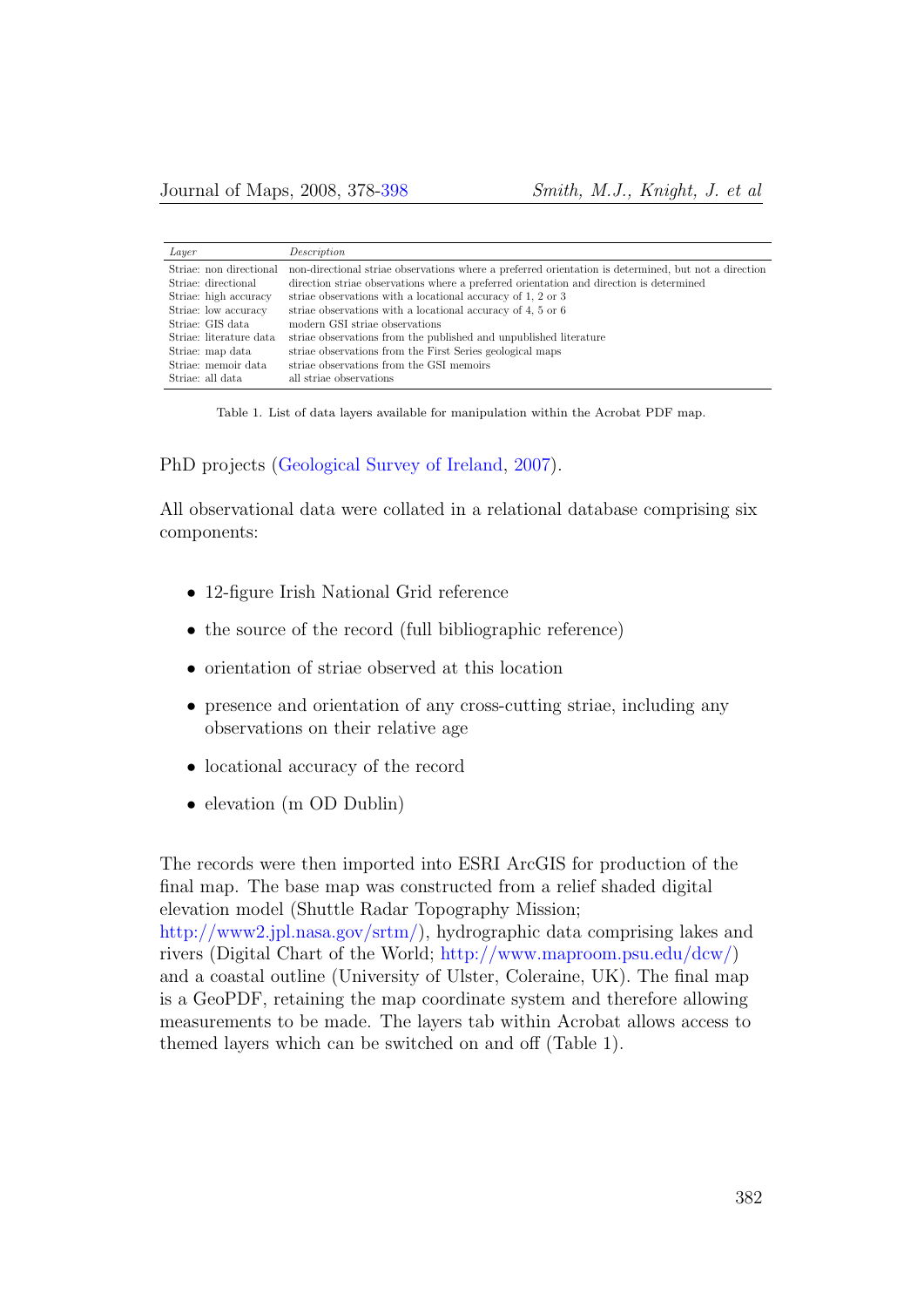#### 3. Results

Striae observation coverage of Ireland is extensive, however it is far from uniform. Areas of dense observations are to be found in the west (County Connemara), north-west (County Donegal) and north-east (County Down) of the island. Additional clusters can also be noted on mountain blocks in the east (County Wicklow) and south-west (County Kerry). All these regions are either bedrock scoured (County Connemara) or mountainous and therefore have little surficial cover. Other areas with observations are predominantly coastal (e.g. mouth of the River Shannon). Note the almost complete lack of observations in the central and southern areas of the island. These data are currently being used to reconstruct ice flow patterns during the late Devensian, and will be reported upon separately.

Individual records were collated from (approximate number in brackets):

- GSI memoirs (2300)
- Geological Survey maps  $(1400)$
- Published and unpublished literature (600)
- Modern GSI observations (700)

The database therefore totals around 5000 individual striae measurements, although there is some duplication of individual records between sources. Here we present the complete data set for Ireland showing the positions and orientations of striae that most likely date from the last (late Devensian) glaciation  $(\sim 25,000-13,000$  BP).

#### 4. Discussion

In order to test the appropriateness of striae observations annotated on the Six Inch map sheets, 72 individual sheets covering the same area as sheet 104 of the One Inch Series were downloaded from the GSI and mosaiced together. Individual striae observations were digitized and their orientation noted. A total of 407 striae observations was present on the Six Inch map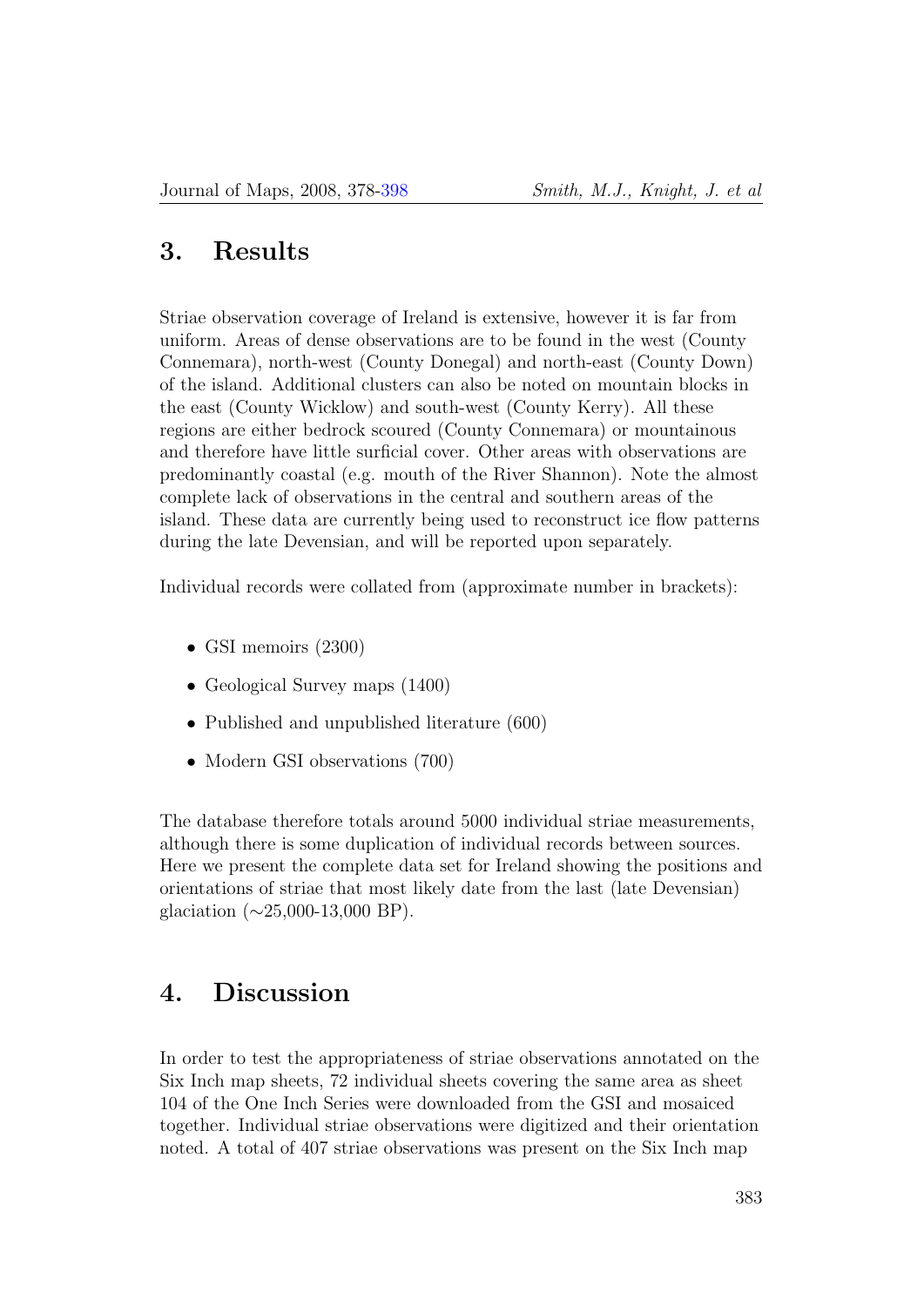sheets, and 430 noted in the memoirs. Figure 1 shows rose diagrams for these two datasets, highlighting their close similarity. We believe that the tabulated data from the memoirs are based upon the direct field observations that were subsequently annotated on to the Six Inch Map sheets. These two datasets should therefore be identical, however it is likely that transcription on to the map sheets has introduced positional errors, as well as the possibility of missing records. We have therefore not incorporated any Six Inch map sheet measurements in to this database.



Figure 1. Rose diagrams of striae orientation for the area covered by sheet 104 of the One Inch Geological Map Series. Note the close similarity between striae recorded on the Six Inch Map sheets and in the Memoirs accompanying the One Inch Map sheet.

It is important to note that there are limitations to the data related to, firstly, the accuracy of the source data and, secondly, the transcription and presentation process. As noted above, striae observations have been recorded from tabulated data in the published memoirs and directly from the First Series Geological map sheets. The data are not directly comparable as cross-checking has demonstrated fewer observations from map sheets, often in different locations to the memoirs. However they almost certainly contain duplication. Additionally, the accuracy of striae location (in planform) is also variable; this has been assessed qualitatively, suggesting that 53% are accurate to <10 m and 88% are accurate to at least  $\sim$ 100 m. The remaining 12% of observations are accurate to at least 10 km.

The transcription process can also introduce errors in both identifying the location of individual striae and recording these in the database. Quality control checks have identified obvious "blunders" (e.g. located in the ocean), however it is possible that further errors exist. It should be noted that some observations appear just offshore and likely fall within the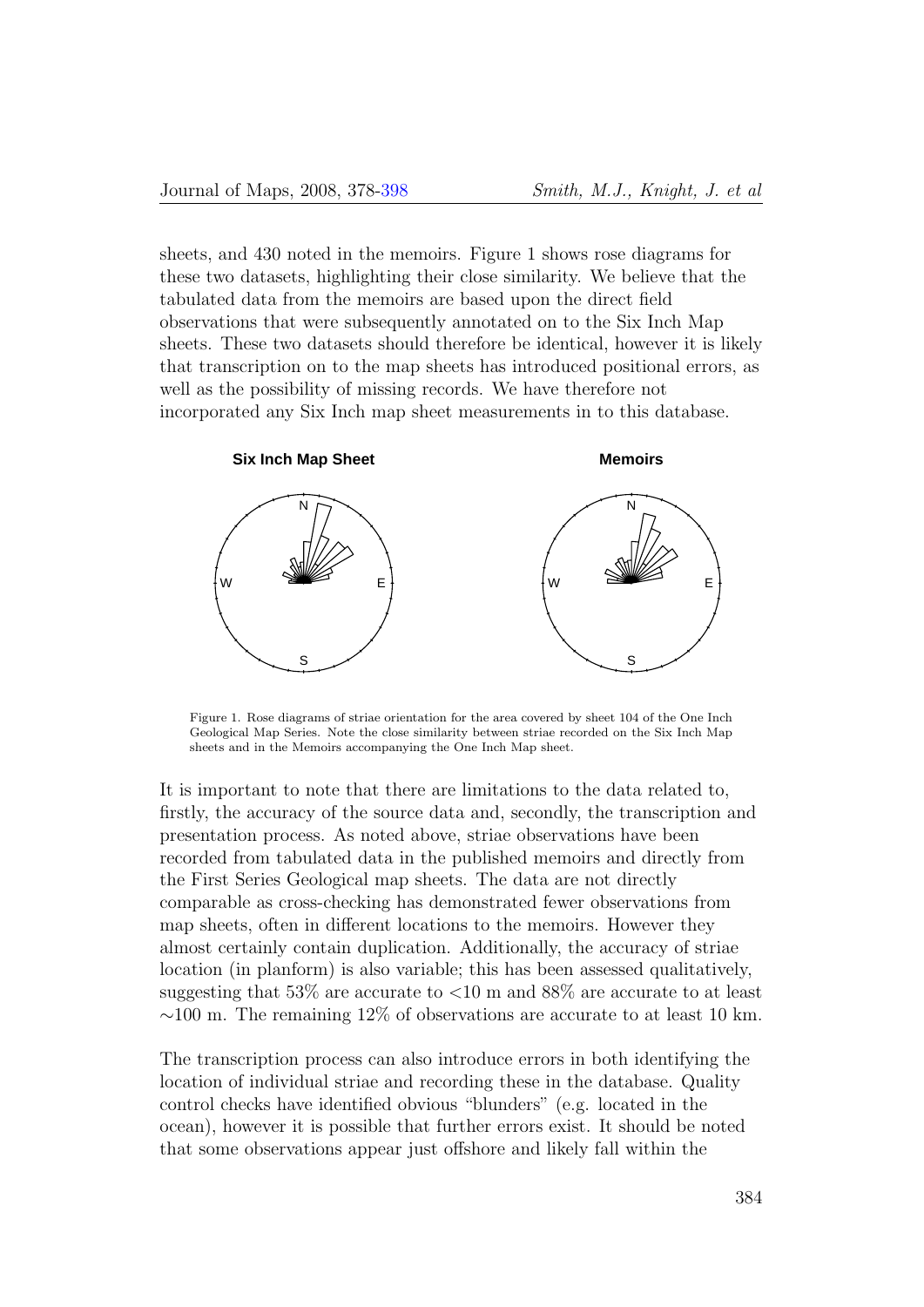inter-tidal zone. The quality of the base map may also give the impression of error, for example where observations fall on islands that are not recorded. The base map data are of different provenance and, whilst fit for display purposes, are not representative of the "best available" data. It is recommended that detailed interrogation of the database is performed using the raw data.

Finally, the database remains a "work in progress" and whilst we believe that we have captured all primary published striae observations, there will be some observations that have not been included. We would encourage further submissions to enlarge the database, where appropriate.

#### 5. Conclusions

- Research presented here displays one of the largest single databases of striae observations ever compiled, comprising over 5000 individual observations.
- Striae observations have been collated using historic records dating from the 1850s onwards, and published (peer-reviewed) and unpublished literature.
- Striae observations are not uniformly distributed, being strongly clustered around bedrock scoured regions, mountains (e.g. Mourne Mountains, Wicklow, Macgillicuddy's Reeks) and coastal zones.
- These observations will form the basis of a reconstruction of former ice flow.

#### Software

Striae data were collated in Microsoft Access before being imported in to ESRI ArcGIS 9.3 for cartographic production and PDF generation.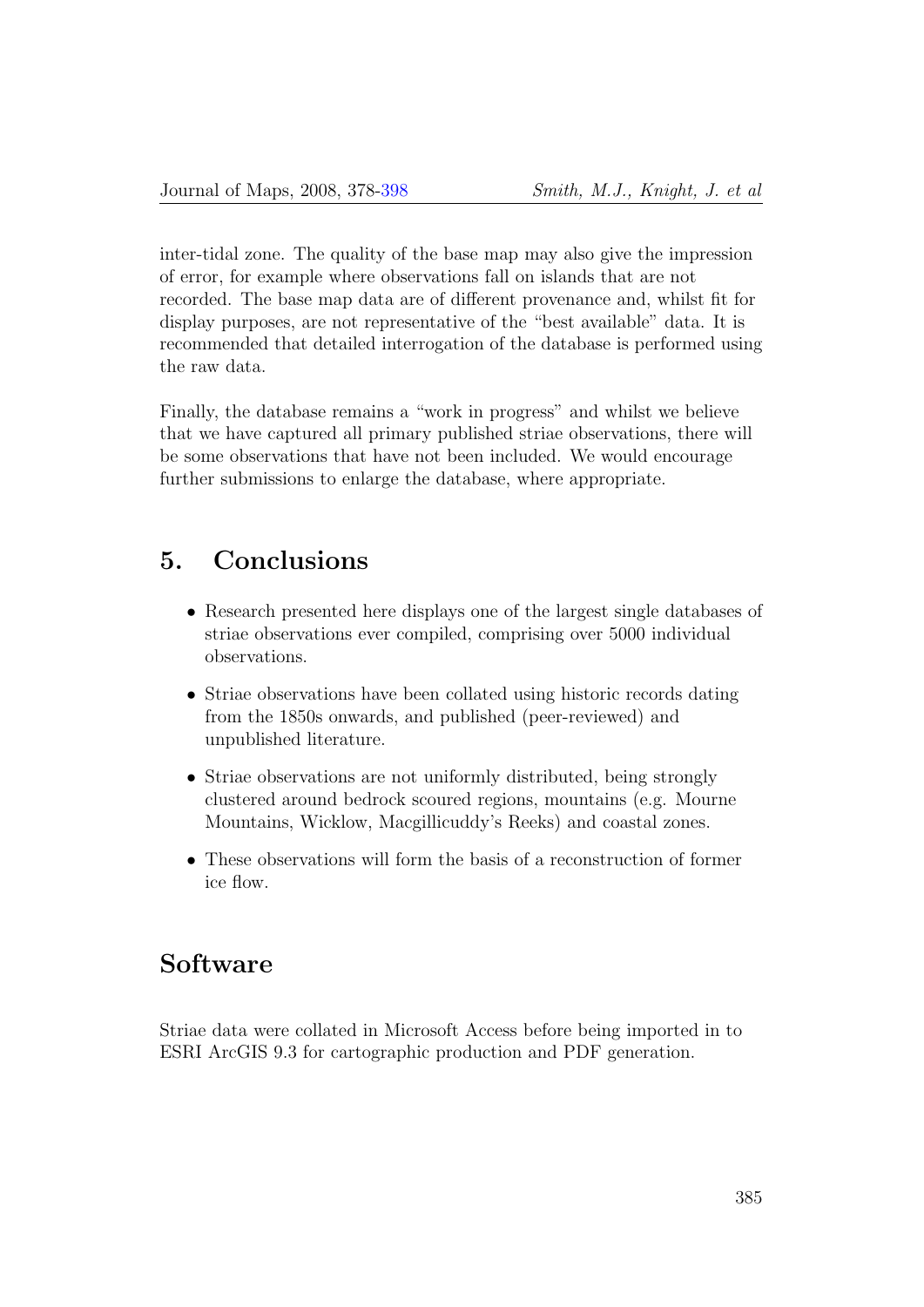#### Data

The author has supplied data in the form of a spreadsheet (CSV text file) used in the production of the accompanying map. This PDF has a ZIP archive embedded within it (stored as a .ZI file extension) containing the data and can be accessed by right-clicking on the "paperclip" icon at the beginning of this section (you will need to save the file and edit the file extension to .ZIP). Whilst the contents of the ZIP file are the sole responsiblity of the author, the journal has screened them for appropriateness.

### Acknowledgements

We would like to thank Robbie Meehan, Michael Sheehy, Steve Booth and Jaap van der Meer for assistance in collating striae data.

## References

- <span id="page-8-0"></span>BAKER, V. R. (1981) The geomorphology of Mars, Progress in Physical Geography, 5, 473–513.
- <span id="page-8-1"></span>CHANDLER, J. and BRUNSDEN, D. (1995) Steady state behaviour of the Black Ven mudslide: the application of archival analytical photogrammetry to studies of landform change, Earth Surface Processes and Landforms, 20, 255–275.
- CHAPMAN, R. J. (1970) The late-Weichselian glaciations of the Erne Basin, Irish Geography, 6, 151–161.
- CHARLESWORTH, J. K. (1924) The glacial geology of the north-west of Ireland, Proceedings of the Royal Irish Academy, 34B, 174–314.
- CHARLESWORTH, J. K. (1928) The glacial geology of North Mayo and West Sligo, Proceedings of the Royal Irish Academy, 38B, 100–115.
- CHARLESWORTH, J. K. (1929) The glacial retreat in Iar Connacht, Proceedings of the Royal Irish Academy, 39B, 95–106.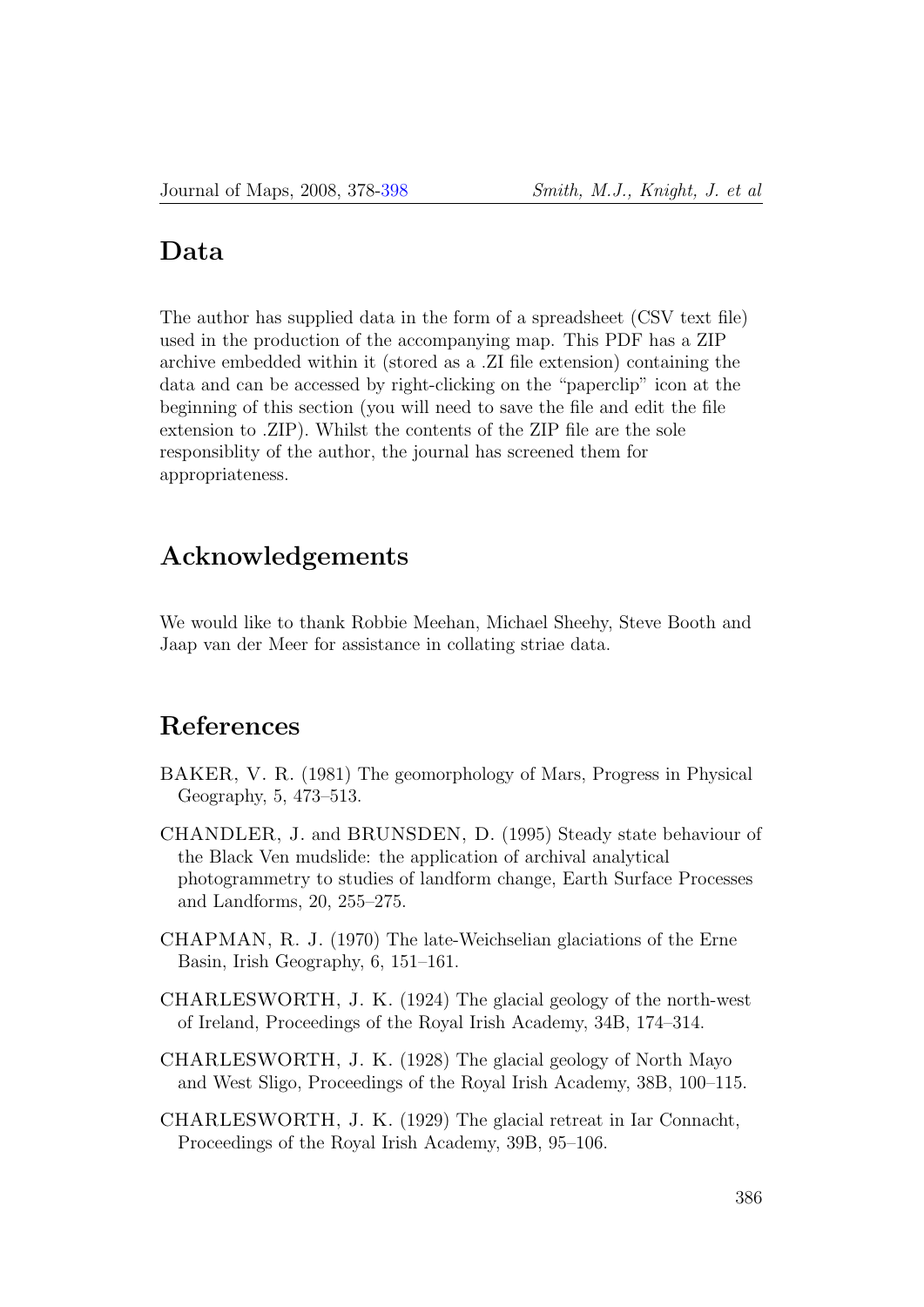- CHEW, D. (2005) 1:2,500 Geological Map of South Achill Island and Achill Beg, Western Ireland, Journal of Maps, v2005, 18–29.
- <span id="page-9-0"></span>CLARK, C. D. (1997) Reconstructing the evolutionary dynamics of palaeo-ice sheets using multi-temporal evidence, remote sensing and GIS, Quaternary Science Reviews, 16, 1067–1092.
- <span id="page-9-1"></span>CLARK, C. D. and MEEHAN, R. T. (2001) Subglacial bedform geomorphology of the Irish Ice Sheet reveals major configuration changes during growth and decay, Journal of Quaternary Science, 16, 483–496.
- CLOSE, M. H. (1867a) Notes on the General Glaciation of Ireland, Journal of the Royal Geographical Society of Ireland, 1, 207–242.
- CLOSE, M. H. (1867b) Notes on the general glaciation of the rocks in the neighbourhood of Dublin, Journal of the Royal Geological Society of Ireland, 11, 3–12.
- COLE, C. A. G., KILROE, J. R., HALLISSY, T. and NEWELL ARBER, E. A. (1914) The Geology of Clare Island, County Mayo, Geological Survey of Ireland, Dublin.
- COLHOUN, E. A. (1970) On the nature of the glaciations and the final deglaciation of the Sperrin Mountains and adjacent areas in the North of Ireland, Irish Geography, 6, 162–185.
- COLHOUN, E. A. (1971) The glacial stratigraphy of the Sperrin Mountains and its relation to the glacial stratigraphy of north-west Ireland, Proceedings of the Royal Irish Academy, 71B, 37–52.
- COLHOUN, E. A. (1973) Two Pleistocene sections in south-western Donegal and their relation to the last glaciation of the Glengesh Plateau, Irish Geography, 6, 594–609.
- COLHOUN, E. A. and SYNGE, F. M. (1980) The Cirque Moraines at Loughnahanagan, County Wicklow, Ireland, Proceedings of the Royal Irish Academy, 80B, 25–45.
- CRUISE, R. J. and BAILY, W. H. (1885) Explanatory memoir to accompany sheet 58 of the maps of the Geological Survey of Ireland, illustrating parts of the counties of Armagh, Fermanagh, and Monaghan (with palaeontological notes by WH Baily), Dublin.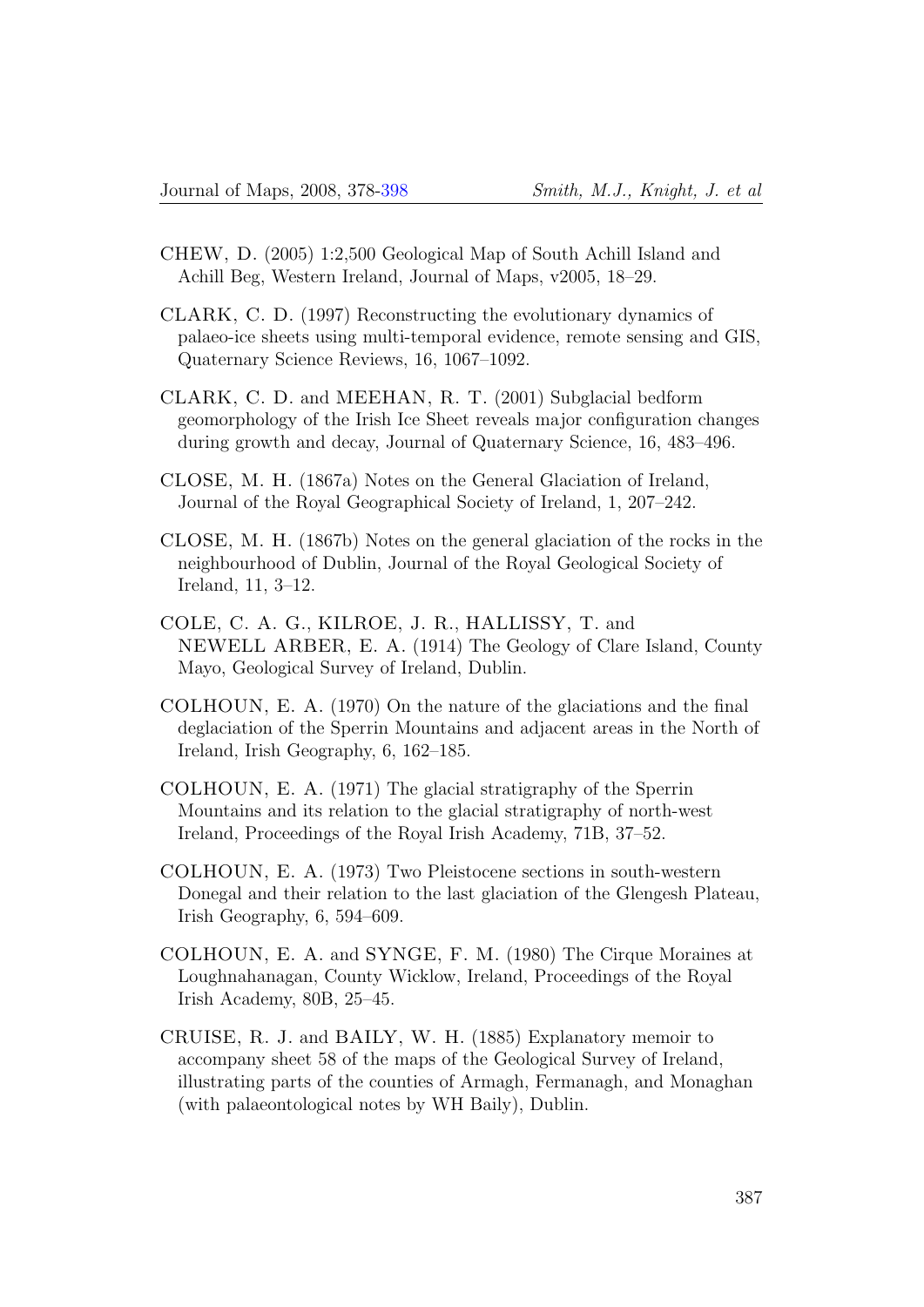- CULLETON, E. B. (1978) Limits and directions of ice movements in south County Wexford, Journal of Earth Sciences of the Royal Dublin Society, 1, 33–39.
- DARDIS, G. F. (1982) Sedimentological aspects of the quaternary geology of South-Central Ulster Northern Ireland, Ph.D. thesis, University of Ulster.
- DU NOYER, G. V. (1861) Explanations to accompany sheet 193 of the map of the Geological Survey of Ireland, illustrating part of the counties of Cork and Kerry, Dublin.
- DWERRYHOUSE, A. R. (1923) The glaciation of north-eastern Ireland, Quaterly Journal of the Geological Society, 79, 352–421.
- EGAN, F. W. and BAILY, W. H. (1877) Explanatory memoir to accompany sheet 59 of the Geological Survey of Ireland, including the districts of Newtown Hamilton, Keady and Castle Blayney (with palaeontological notes by WH Baily), .
- EGAN, F. W., KILROE, J. R., MITCHELL, W. F. and BAILY, W. H. (1888) Explanatory memoir to accompany sheet 24 of the maps of the Geological Survey of Ireland, comprising portions of the counties Donegal and Tyrone (with palaeontological notes by WH Baily), Dublin.
- <span id="page-10-0"></span>EVANS, I. S. (1977) World-wide variations in the direction and concentration of cirque and glacier aspects, Geografiska Annaler, 59A, 151–175.
- FARRINGTON, A. (1936) The glaciation of the Bantry Bay district, Scientific Proceedings of the Royal Dublin Society, 21, 345–361.
- FARRINGTON, A. (1954) A note on the correlation of the Kerry-Cork glaciations with those of the rest of Ireland, Irish Geography, 3, 47–53.
- FARRINGTON, A. (1965) The last glaciation in the Burren, Co. Clare, Proceedings of the Royal Irish Academy, 65B, 33–39.
- FINCH, T. F. and RYAN, P. (1966) Soils of County Limerick, Soil Survey Bulletin No. 16, An Foras Talntais, Dublin.
- FINCH, T. F. and SYNGE, F. M. (1966) The drifts and soils of west Clare and the adjoining parts of Counties Kerry and Limerick, Irish Geography, 5, 161–172.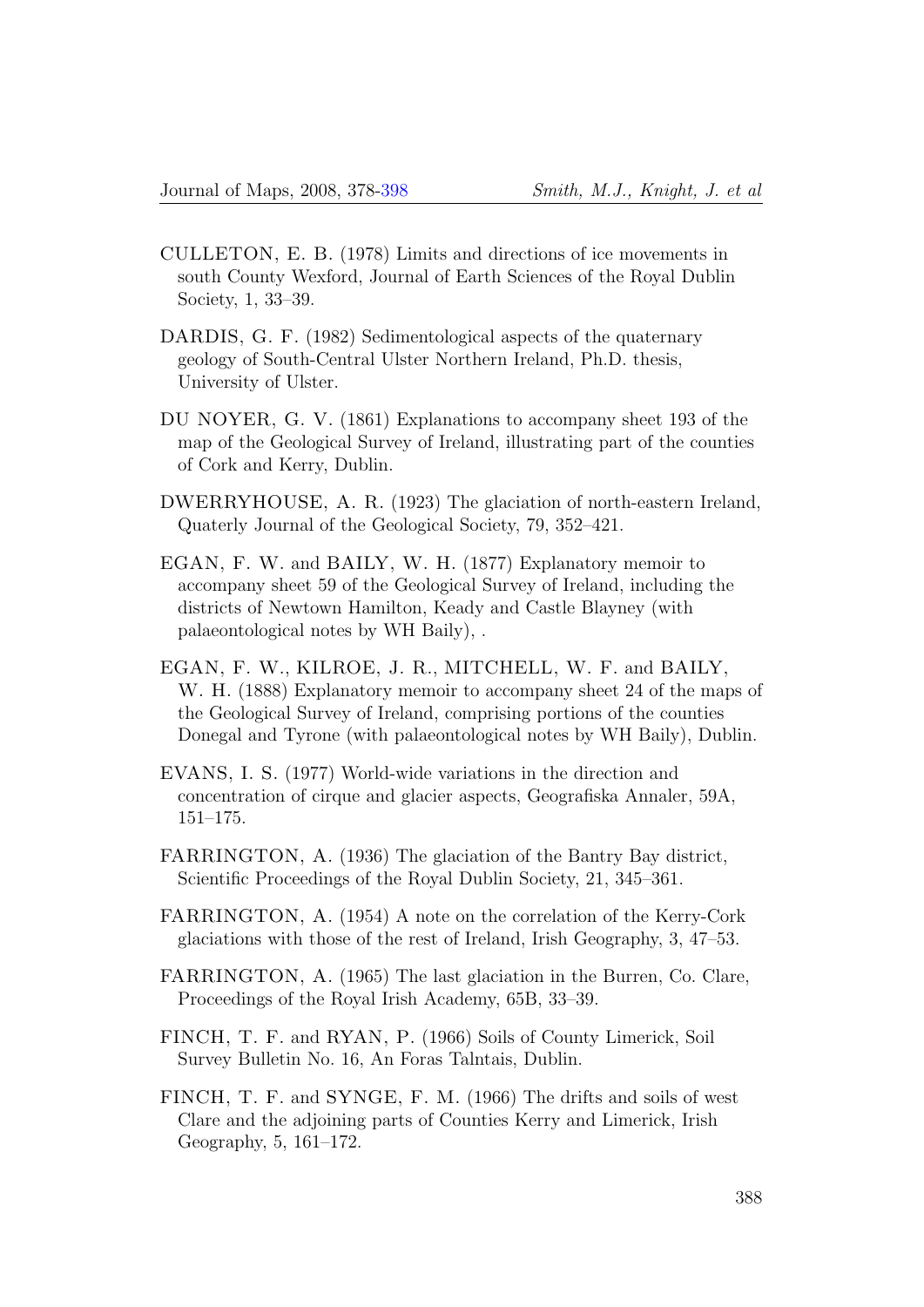- FOOT, F. J. and O'KELLY, J. (1865) Explanation to accompany sheets 98, 99, 108 and 109 of the one-inch map of the Geological Survey of Ireland, Dublin.
- <span id="page-11-2"></span>FORD, J. P. (1984) Mapping of glacial landforms from Seasat radar images, Quaternary Research, 22, 314–327.
- <span id="page-11-3"></span>GEOLOGICAL SURVEY OF IRELAND (1869-1890) Sheets 1, 2, 3, 4, 5, 6, 7, 8, 9, 10, 11, 12, 13, 14, 15, 16, 17, 18, 19, 20, 22, 23, 24, 25, 26, 27, 29, 30, 31, 32, 33, 34, 40, 41, 42, 43, 44, 45, 46, 47, 48, 49, 50, 52, 53, 54, 55, 56, 57, 58, 60, 61, 62, 63, 64, 65, 66, 67, 68, 69, 70, 71, 73, 74, 75, 76, 77, 78, 79, 80, 83, 84, 85, 93, 103, 104, 105 [map]. 1:63,360. Geological Map Series One Inch, Geological Survey of Ireland, Dublin.
- <span id="page-11-4"></span>GEOLOGICAL SURVEY OF IRELAND (2007) Striae observations, Quaternary and Geotechnical Section.
- <span id="page-11-0"></span>GOLD, D. P., PARIZEK, R. R. and ALEXANDER, S. A. (1973) Analysis and application of ERTS-1 data for regional geological mapping, In Proceedings of the First Symposium of Significant Results obtained from the Earth Resources Technology Satellite-1, NASA, pp. SP–327, 1, A, 231–246.
- HALLISSY, T. (1914) Clare Island Survey 7. Geology, Proceedings of the Royal Irish Academy, 31B, 1–22.
- HILL, A. R. and PRIOR, D. B. (1968) Directions of ice movement in north-east Ireland, Proceedings of the Royal Irish Academy, 66B, 71–84.
- HOARE, P. G. (1975) The pattern of glaciation of County Dublin, Proceedings of the Royal Irish Academy, 75B, 207–224.
- <span id="page-11-1"></span>HOOKE, J. M., HORTON, B. P., MOORE, J. and TAYLOR, M. P. (1994) Upper River Severn (Caersws) Channel Study. Report to the Countryside Council for Wales, University of Portsmouth.
- HULL, E. (1878) The physical geology and geography of Ireland, Edward Stanford, London.
- HULL, E. and BAILY, W. H. (1876) Explanatory memoir to accompany sheets 21, 28 and 29 of the maps of the Geological Survey of Ireland, including the country around Antrim, Larne and Carrickfergus (with palaeontological notes by WH Baily), Geological Survey of Ireland, Dublin.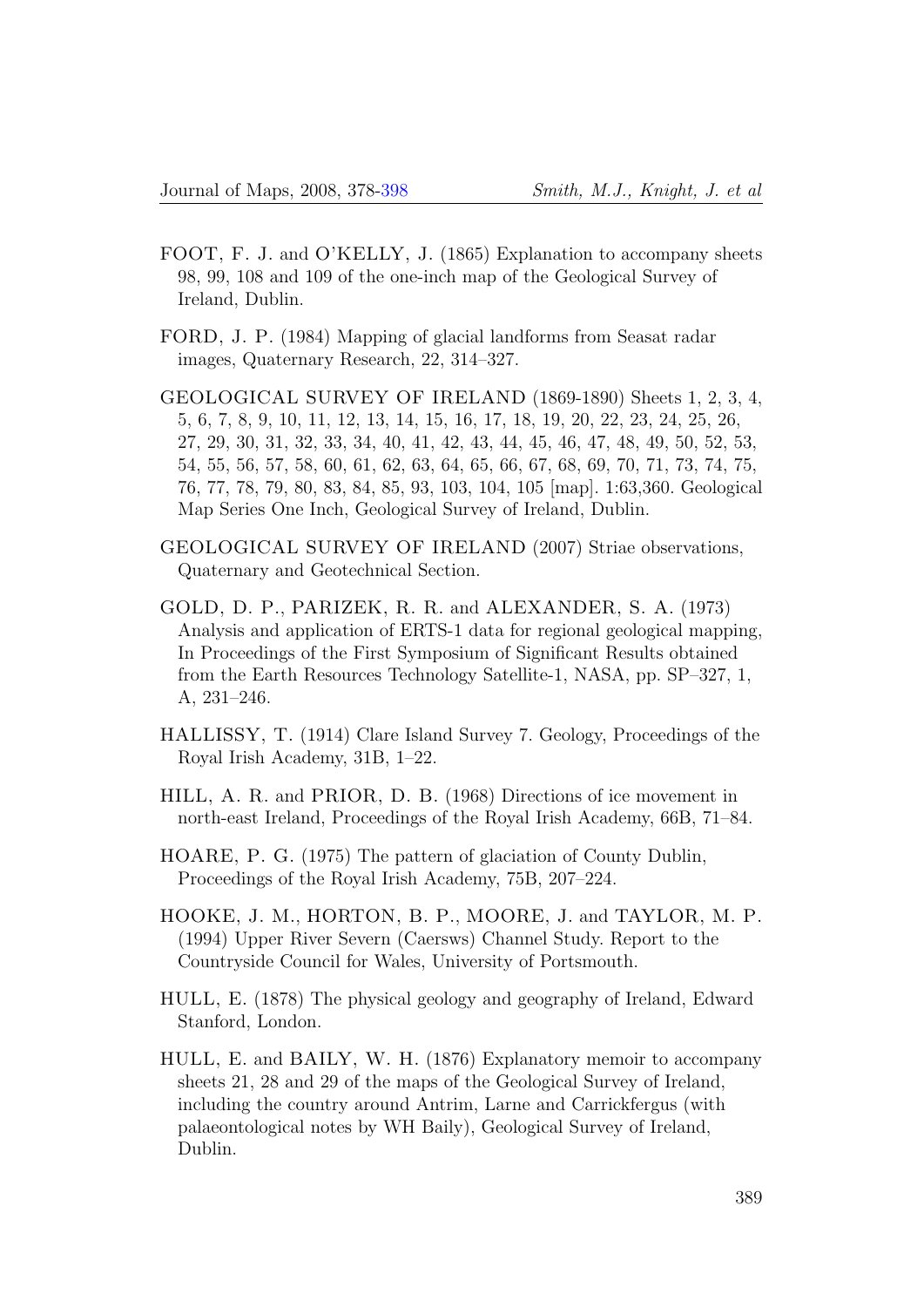- HULL, E. and BAILY, W. H. (1881) Explanatory memoir to accompany sheets 60, 61 and part of 71 of the maps of the Geological Survey of Ireland including the country around Newry, Rathfryland and Rostrevor, in the County of Down; and the Mourne mountains (with palaeontological notes by WH Baily), Geological Survey of Ireland, Dublin.
- HULL, E., CRUISE, R. J. and BAILY, W. H. (1871) Explanatory memoir to accompany sheets 91 and 92 of the maps of the Geological Survey of Ireland, illustrating parts of the Counties of Meath, Louth and Dublin (with palaeontological notes by WH Baily), Geological Survey of Ireland, Dublin.
- HULL, E., CRUISE, R. J. and HATCH, F. H. (1888) Explanatory memoir to accompany sheets 138 and 139 of the map of Ireland (with an account of the mines by RJ Cruise and notes on the igneous rocks by FH Hatch), Geological Survey of Ireland, Dublin.
- HULL, E., KILROE, J. R., MITCHELL, W. F., BAILY, W. H. and HYLAND, J. S. (1891a) Explanatory memoir to accompany the maps of south-west Donegal, sheets 22, 23, 30 and 31 (in part) of the Geological Survey of Ireland (with palaeontological notes by WH Baily and petrographical notes by JS Hyland), Geological Survey of Ireland, Dublin.
- HULL, E., KINAHAN, G. H., NOLAN, J., CRUISE, R. J., EGAN, F. W., HYLAND, J. S., KILROE, J. R., MITCHELL, W. F. and M'HENRY, A. (1891b) Explanatory memoir to accompany sheets 3, 4, 5 (in part), 9, 10, 11 (in part), 15 and 16 of the maps of the Geological Survey of Ireland, comprising north-west and central Donegal (with petrographical notes by JS Hyland), Geological Survey of Ireland, Dublin.
- HULL, E., NOLAN, J., CRUISE, R. J., M'HENRY, A. and HYLAND, J. S. (1890) Explanatory memoir of Inishowen, County Donegal, to accompany sheets 1, 2, 5, 6 and 11 (in part) of the maps of the Geological Survey of Ireland (with petrographical notes by JS Hyland), Geological Survey of Ireland, Dublin.
- JORDAN, C. (2002) An holistic approach to mapping the quaternary geology and reconstructing the last glaciation of west County Mayo, Ireland, using satellite remote sensing and 'conventional' mapping techniques, Ph.D. thesis, University of London.
- JUKES, J. B. and BAILY, W. H. (1864) Explanation to accompany sheet 192 and part of sheet 199 of the maps of the Geological Survey of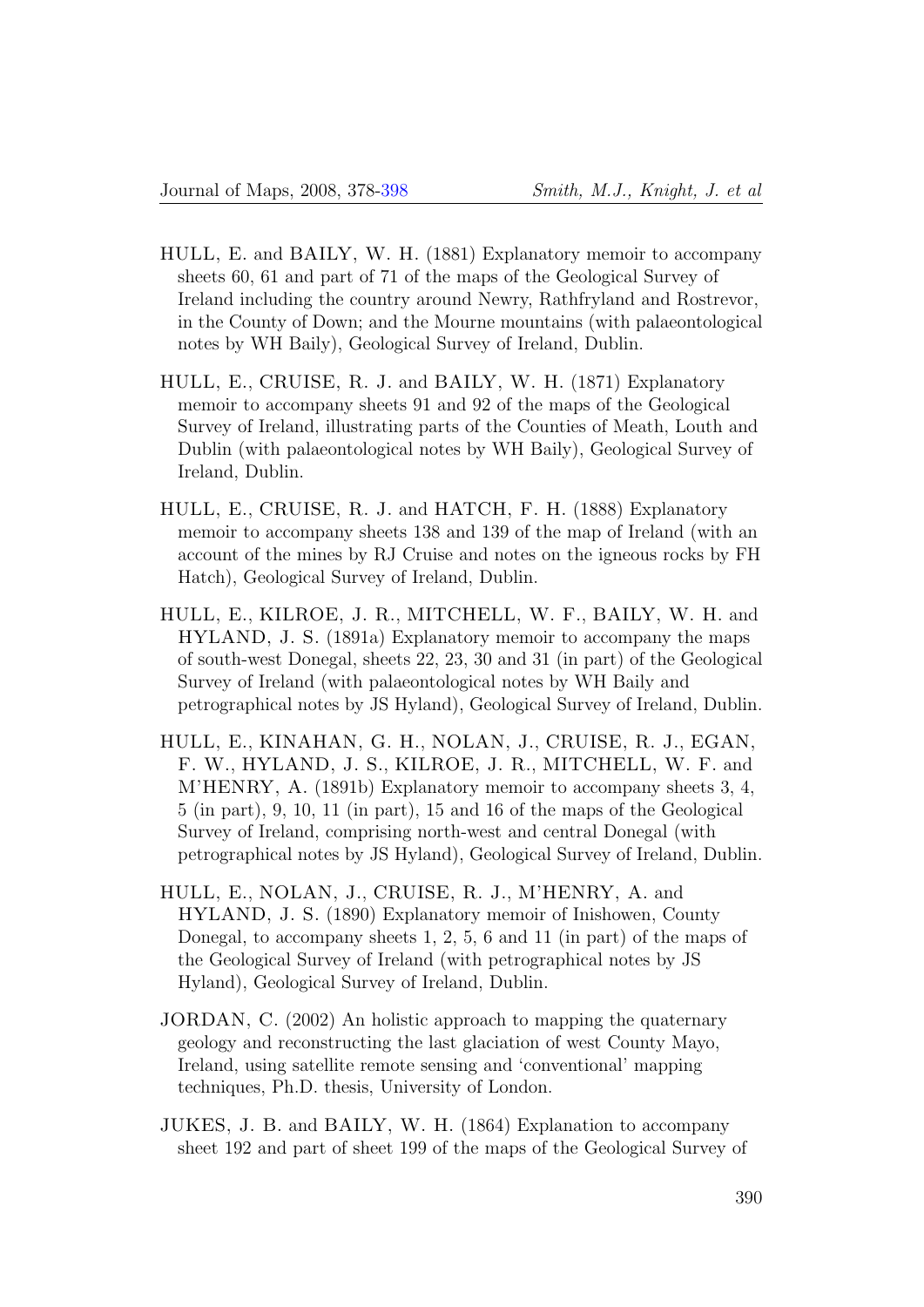Ireland, illustrating part of the counties of Cork and Kerry (with palaeontological notes on these and on sheets 191,193,198,200 and 205 by WH Bailey), Geological Survey of Ireland, Dublin.

- JUKES, J. B. and DU NOYER, G. V. (1859) Explanations to accompany sheet 184 of the maps of the Geological Survey of Ireland, illustrating part of the County of Kerry, Geological Survey of Ireland, Dublin.
- JUKES, J. B. and DU NOYER, G. V. (1861) Explanations to accompany sheets 185 and 186 of the maps of the Geological Survey of Ireland, illustrating parts of the Counties of Kerry and Cork, Geological Survey of Ireland, Dublin.
- JUKES, J. B. and KINAHAN, G. H. (1861) Explanations to accompany sheets 200, 203, 204 and 205 and part of 199 of the map of the Geological Survey of Ireland illustrating part of the County of Cork, Geological Survey of Ireland, Dublin.
- JUKES, J. B., KINAHAN, G. H., O'KELLY, J. and BAILY, W. H. (1860) Explanations to accompany sheets 197-198 and the south east portion of 191, of the maps of the Geological Survey of Ireland (with palaeontological notes by WH Baily), Geological Survey of Ireland, Dublin.
- KILROE, J. R. (1888) Directions of ice-flow in the north of Ireland, as determined by the observations of the Geological Survey, Quarterly Journal of the Geological Society, 44, 827–833.
- KINAHAN, G. H. (1869) Explanation to accompany sheet 105, with that portion of sheet 114 that lies on the north of Galway Bay, of the Geological Survey of Ireland, Geological Survey of Ireland, Dublin.
- KINAHAN, G. H. and BAILY, W. H. (1865) Explanation to accompany sheets 115 and 116 of the maps of the Geological Survey of Ireland illustrating a portion of the Counties of Galway, Clare and Tipperary (with palaeontological notes by WH Baily), Geological Survey of Ireland, Dublin.
- KINAHAN, G. H., FOOT, F. J. and SYMES, R. G. (1867) Explanations to accompany sheets 96, 97, 106 and 107 of the maps of the Geological Survey of Ireland, illustrating parts of the counties of Galway and Roscommon, Geological Survey of Ireland, Dublin.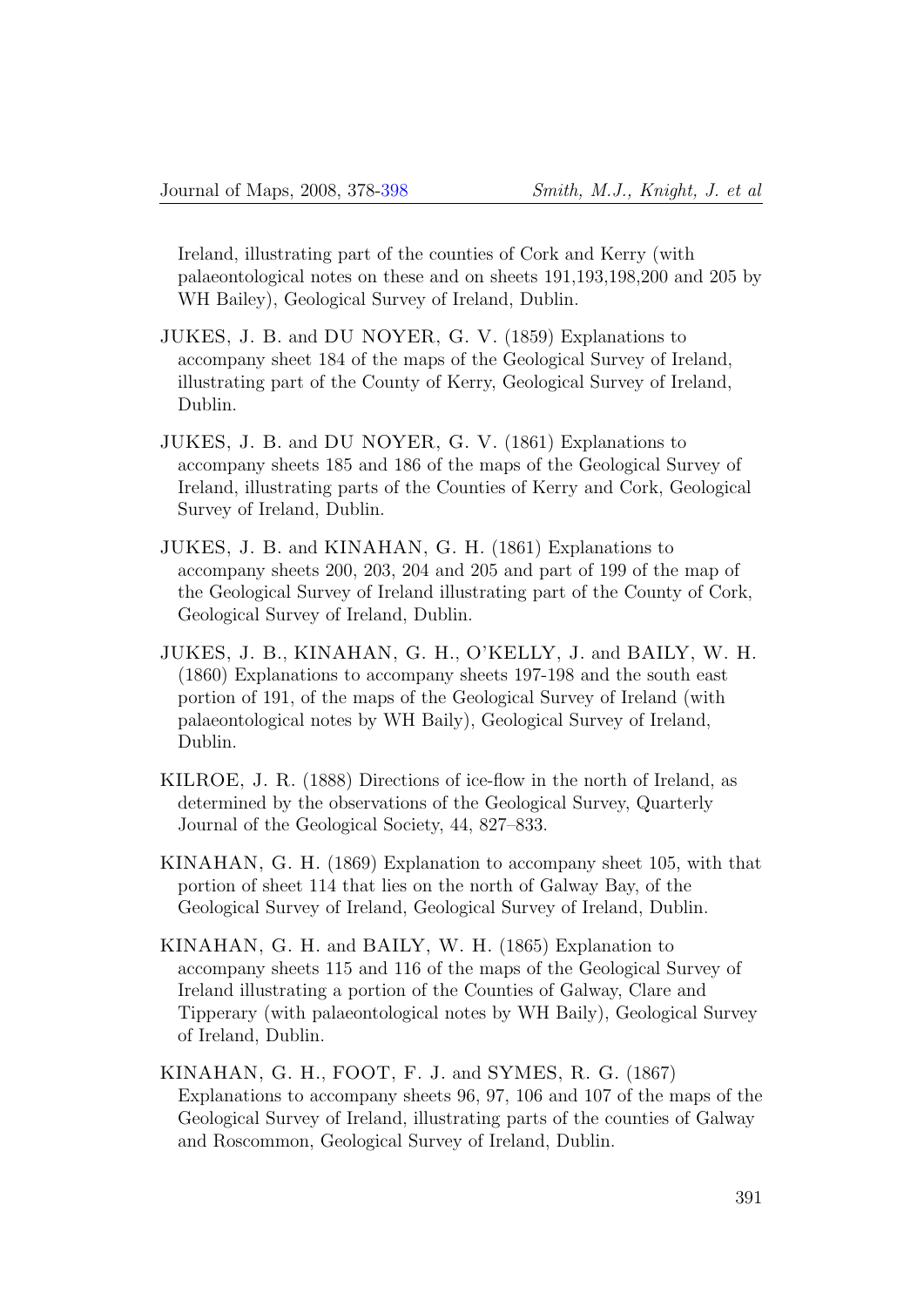- <span id="page-14-2"></span>KINAHAN, G. H., LEONARD, H. and CRUISE, R. J. (1871) Explanatory memoir to accompany sheets 104 and 113 with the adjoining portions of sheets 103 and 122 (Kilkieran and Aran Sheets), of the Geological Survey of Ireland, illustrating a portion of the County of Galway, Geological Survey of Ireland, Dublin.
- KINAHAN, G. H., NOLAN, J. and BAILY, W. H. (1870) Explanation to accompany sheet 95 of the map of the Geological Survey of Ireland, illustrating parts of the Counties of Galway and Mayo (with palaeontological notes by WH Baily), Geological Survey of Ireland, Dublin.
- KINAHAN, G. H., NOLAN, J., LEONARD, H., CRUISE, R. J. and BAILY, W. H. (1878) Explanatory memoir to accompany sheets 93 and 94 with the adjoining portions of sheets 83,84 and 103 of the maps of the Geological Survey of Ireland, Connemara (with palaeontological notes by WH Baily), Geological Survey of Ireland, Dublin.
- KINAHAN, G. H., SYMES, R. G., WILKINSON, S. B., NOLAN, J., BAILY, W. H. and LEONARD, H. (1876) Explanatory memoir to accompany sheets 73 and 74 (in part), 83 and 84 of the maps of the Geological Survey of Ireland (with palaeontological notes by WH Baily), Geological Survey of Ireland, Dublin.
- KINAHAN, G. H., WILKINSON, S. B., NOLAN, J., EGAN, F. W. and HYLAND, J. S. (1889) Explanatory memoir to accompany sheet 17 and SE Portion of sheet 11 of the maps of the geological Survey of Ireland (with petrographical notes by JS Hyland), Geological Survey of Ireland, Dublin.
- <span id="page-14-1"></span>KLEMAN, J. (1990) On the use of glacial striae for reconstruction of palaeo-ice sheet flow patterns, Geografiska Annaler, 72A, 217–236.
- <span id="page-14-0"></span>KLEMAN, J. and BORGSTRÖM, I. (1996) Reconstruction of palaeo-ice sheets: the use of geomorphological data, Earth Surface Processes and Landforms, 21, 893–909.
- KNIGHT, J. (1997) Glacial sedimentology and the conservation of sand and gravel resources in the Omagh Basin, southwestern Northern Ireland, Ph.D. thesis, University of Ulster.
- KNIGHT, J. (1998) Problems of stability and drainage of ice masses, as surficial sediments, and applications to the late Weichselian glacial event in the north of Ireland, Zeitschrift für Geomorphologie, 42, 57–73.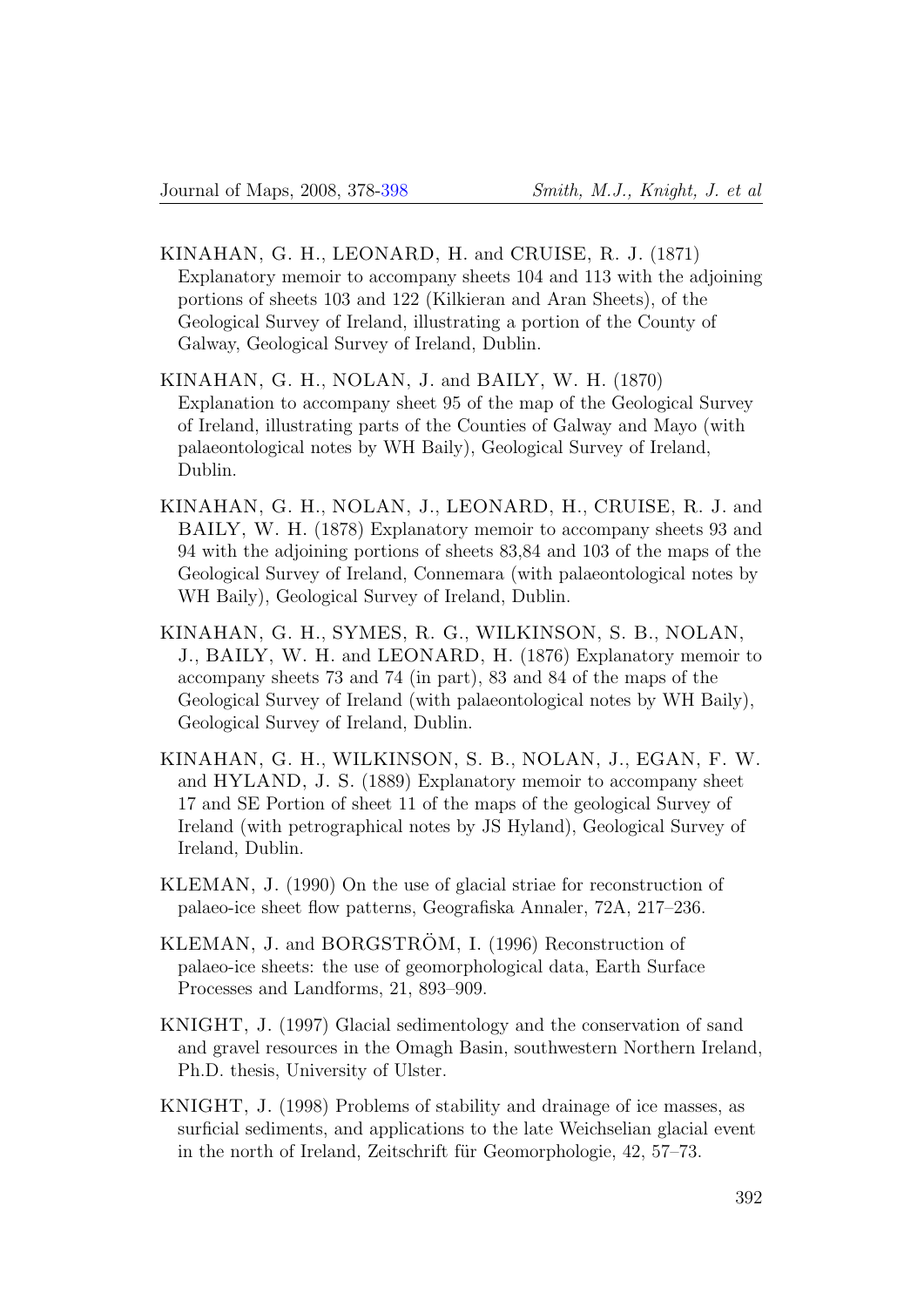- KNIGHT, J. (2003) Geomorphic evidence for patterns of Late Midlandian ice advance and retreat in the Omagh Basin, Irish Geography, 36, 1–22.
- LAMPLUGH, G. W., KILROE, J. R., M'HENRY, A., SEYMOUR, H. J., MUFF, H. B. and WRIGHT, W. B. (1904) The geology of the country around Belfast : Explanation of the Belfast colour-printed drift map, Geological Survey of Ireland, Dublin.
- LAMPLUGH, G. W., WILKINSON, S. B., KILROE, J. R., M'HENRY, A. and WRIGHT, W. B. (1907) The geology of the country around Limerick : Explanation of Limerick district drift map, comprising parts of one-inch sheets 143 and 144, Geological Survey of Ireland, Dublin.
- LEONARD, H. and BAILY, W. H. (1878) Explanatory memoir to accompany sheets 68 and 69 of the maps of the Geological Survey of Ireland, illustrating parts of the Counties of Cavan, Leitrim, and Monaghan (with palaeontological notes by WH Baily), Geological Survey of Ireland, Dublin.
- MCCABE, A. M. (1969) The glacial deposits of the Maguiresbridge area, County Fermanagh, Northern Ireland, Irish Geography, 6, 63–77.
- MCCABE, A. M. (1972) Directions of Late-Pleistocene ice-flows in eastern Counties Meath and Louth, Ireland, Irish Geography, 6, 443–461.
- MCCABE, A. M. (1998) Striae at St Mullin's Cave, County Kilkenny, southern Ireland: their origin and chronological significance, Geomorphology, 23, 91–96.
- MCCABE, A. M., CARTER, R. W. G. and HAYNES, J. R. (1994) A shallow marine emergent sequence from the northwestern sector of the last British ice sheet, Portballintrae, Northern Ireland, Marine Geology, 117, 19–34.
- MCCABE, A. M. and CLARK, P. U. (2003) Deglacial chronology from County Donegal, Ireland: Implications for deglaciation of the British-Irish Ice Sheet, Journal of the Geological Society of London, 160, 847–855.
- MCCABE, A. M., EYLES, N., HAYNES, J. R. and BOWEN, D. Q. (1990) Biofacies and sediments in an emergent Late Pleistocene glaciomarine sequence, Skerries, east central Ireland, Marine Geology, 94, 23–36.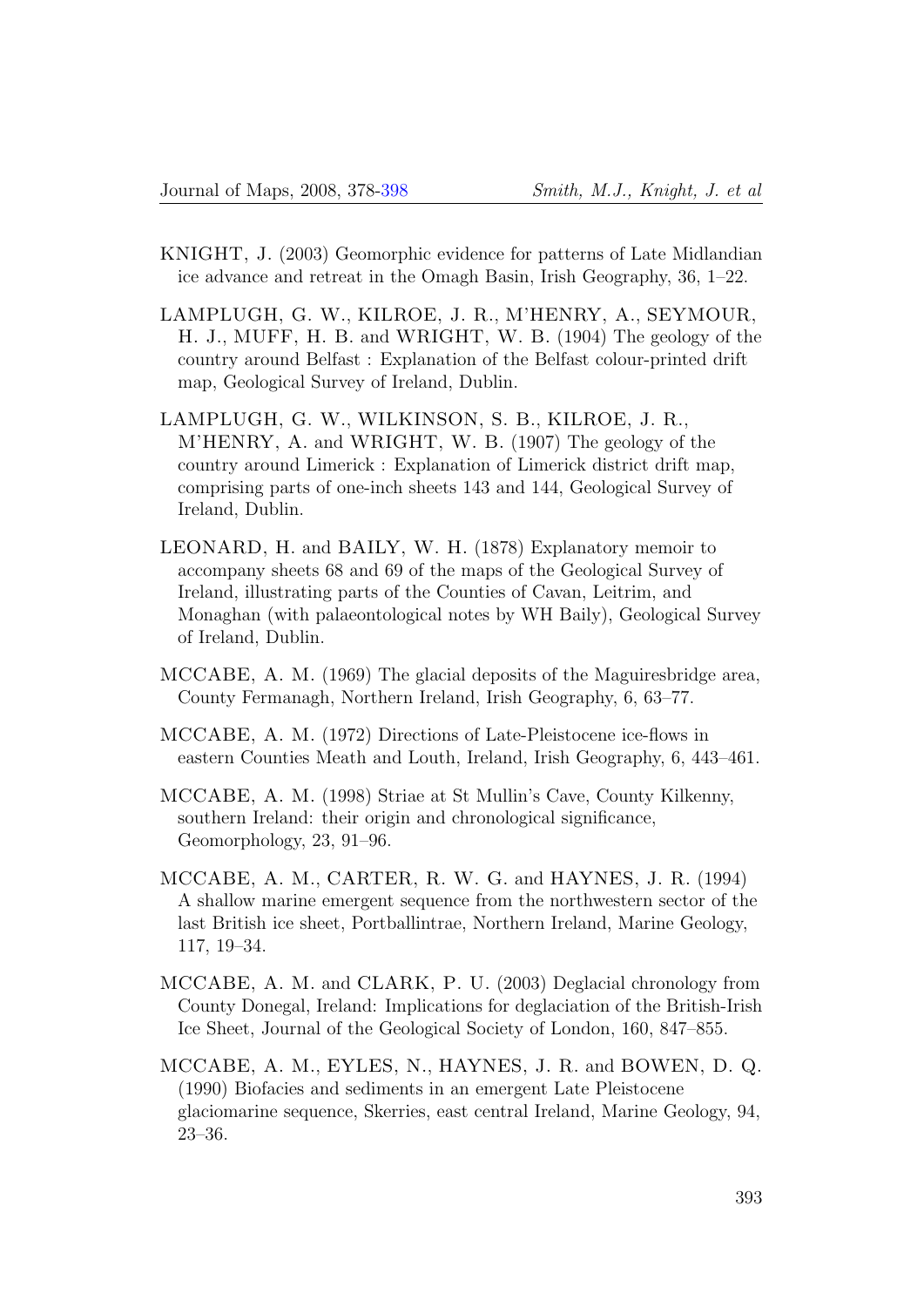- MCCABE, A. M., HAYNES, J. R. and MACMILLAN, N. (1986) Late-Pleistocene tidewater glaciers and glaciomarine sequences from north CountyMayo, Republic of Ireland, Journal of Quaternary Science, 1, 73–84.
- MCCABE, A. M. and HOARE, P. G. (1978) The Late Quaternary history of east-central Ireland, Geological Magazine, 115, 397–413.
- MCCABE, A. M., KNIGHT, J. and MCCARRON, S. G. (1999) Ice-flow stages and glacial beforms in north central Ireland: a record of rapid environmental change during the last glacial termination, Journal of the Geological Society of London, 156, 63–72.
- MCCABE, A. M. and O'COFAIGH, C. (1995) Late Pleistocene morainal bank facies at Greystones, eastern Ireland: An example of sedimentation during ice marginal re-equilibration in an isostatically depressed basin, Sedimentology, 42, 647–663.
- MCCARRON, S. G. (2000) Late Devensian glaciation of the north of Ireland, Ph.D. thesis, University of Ulster.
- MCMANUS, J. (1967) The influence of Pleistocene glaciation on the geomorphology of eastern Murrisk, Co. Mayo, Scientific Proceedings of the Royal Dublin Society Series A, 3, 17–31.
- <span id="page-16-0"></span>MEEHAN, R. T. (1999) Directions of ice flow during the last glaciation in counties Meath, Westmeath and Cavan, Irish Geography, 32, 26–51.
- NOLAN, J. and BAILY, W. H. (1877) Explanatory memoir to accompany sheet 70 of the maps of the Geological Survey of Ireland, including the country around Dundalk and Carrickmacross (with palaeontological notes by WH Baily), Geological Survey of Ireland, Dublin.
- NOLAN, J. and BAILY, W. H. (1884) Explanatory memoir to accompany sheet 26 of the maps of the Geological Survey of Ireland, comprising portions of the counties Tyrone and Londonderry (with palaeontological notes by WH Baily), Geological Survey of Ireland, Dublin.
- ORME, A. R. (1967) Drumlins and the Weichsel Glaciation of Connemara, Irish Geography, 5, 262–274.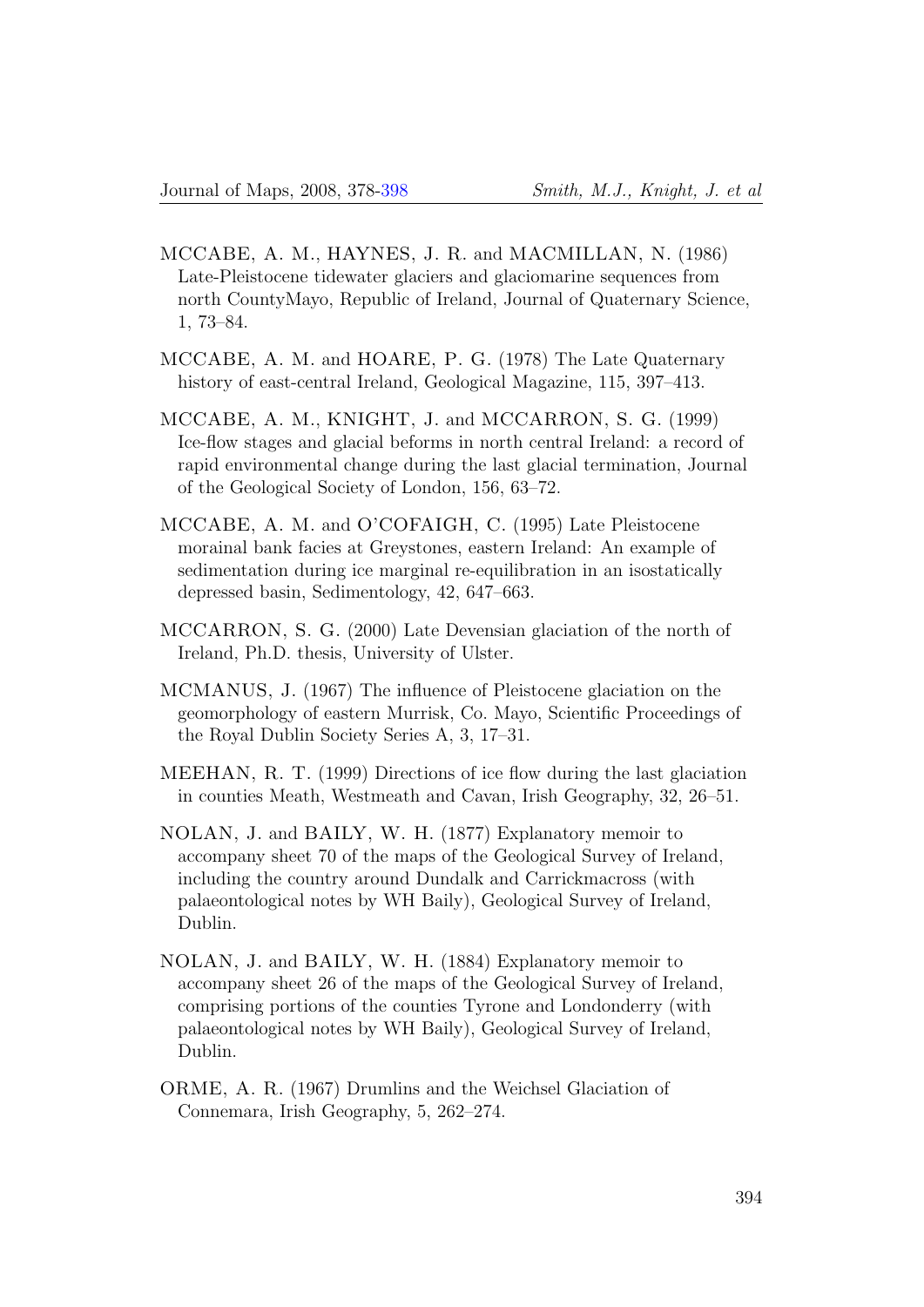- SMITH, M. J. (2007) Striae Observations, Personal communication, 5 June 2007.
- SUTTON, B. (1998) Glacial landforms and sedimentology and Late Pleistocene evolution of the Mourne Mountains, Northern Ireland., Ph.D. thesis, University of Ulster.
- SYMES, R. G. and BAILY, W. H. (1872) Explanatory memoir to accompany sheet 75 of the maps of the Geological Survey of Ireland, illustrating a portion of the County of Mayo (with palaeontological notes by WH Baily), Geological Survey of Ireland, Dublin.
- SYMES, R. G. and BAILY, W. H. (1879) Explanatory memoir to accompany sheets 41, 53 and 64 of the maps of the Geological Survey of Ireland; including the country around Ballina, Crossmolina, Killala, Foxford and Ballycastle (with palaeontological notes by WH Baily), Geological Survey of Ireland, Dublin.
- SYMES, R. G. and BAILY, W. H. (1891) Explanatory memoir to accompany sheet 31 (in part) and 32 of the maps of the Geological Survey of Ireland (with palaeontological notes by WH Baily and petrographical notes by JJH Teall), Geological Survey of Ireland, Dublin.
- SYMES, R. G., KILROE, J. R. and BAILY, W. H. (1880a) Explanatory memoir to accompany sheet 54, and the south-west portion of 42 of the maps of the Geological Survey of Ireland, illustrating parts of the Counties of Sligo and Mayo (with palaeontological notes by WH Baily), Geological Survey of Ireland, Dublin.
- SYMES, R. G., TRAILL, W. A. and M'HENRY, A. (1881a) Explanatory memoir to accompany sheets 39,40,51,52 and northern portion of 62 of the maps of the Geological Survey of Ireland, Geological Survey of Ireland, Dublin.
- SYMES, R. G., WILKINSON, S. B. and BAILY, W. H. (1886) Explanatory memoir to accompany sheet 44 of the maps of the Geological Survey of Ireland, including portions of Counties Fermanagh, Leitrim and Cavan (with palaeontological notes by WH Baily), Geological Survey of Ireland, Dublin.
- SYMES, R. G., WILKINSON, S. B., KILROE, J. R. and BAILY, W. H. (1881b) Explanatory memoir to accompany sheet 65 of the maps of the Geological Survey of Ireland, including the country around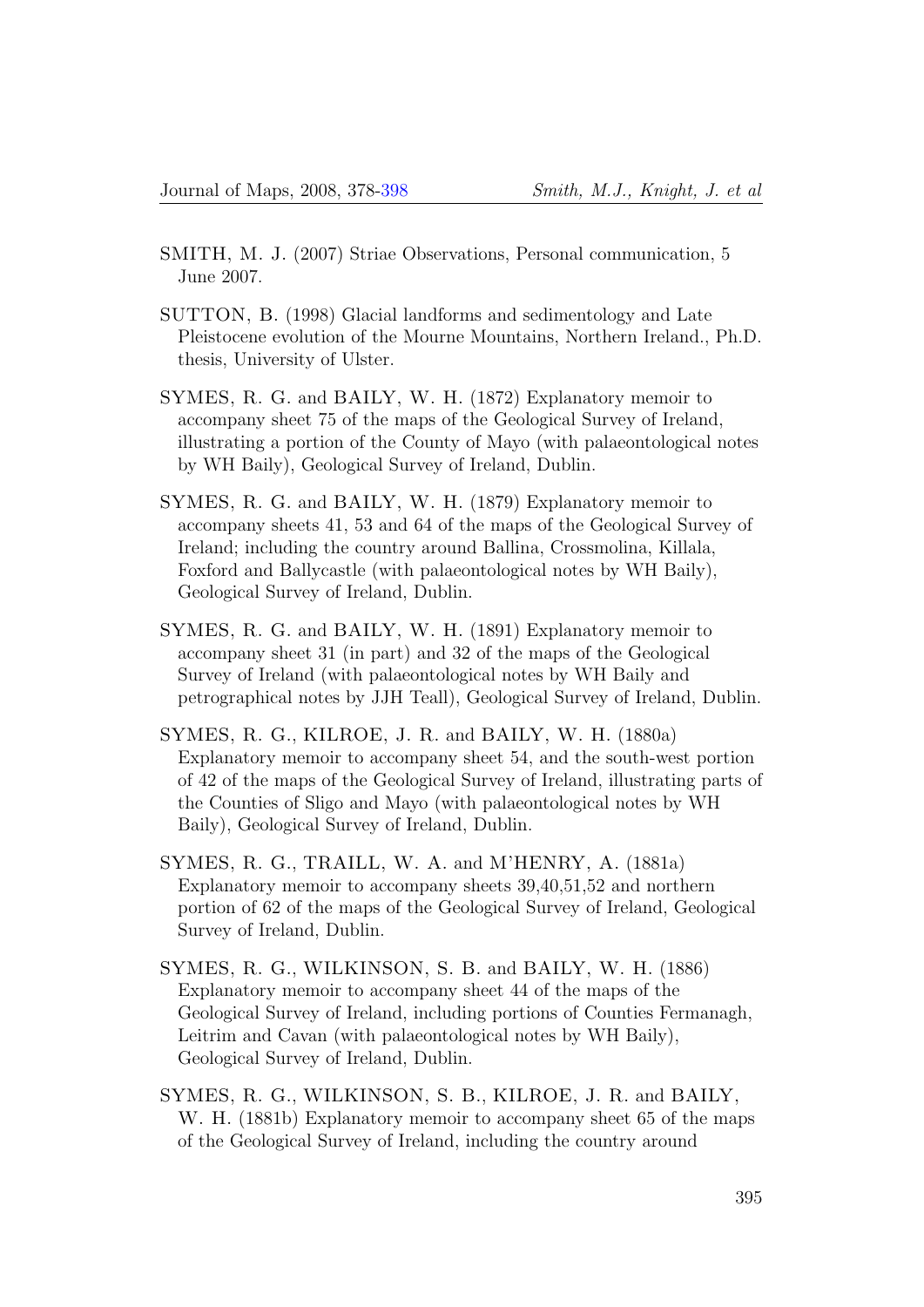Tobercurry, Swineford, Bellahy, Charlestown, in the Counties of Sligo and Mayo (with palaeontological notes by WH Baily), Geological Survey of Ireland, Dublin.

- SYMES, R. G., WILKINSON, S. B. and M'HENRY, A. (1880b) Explanatory memoir to accompany sheet 63 and the northern half of 74 of the Geological Survey of Ireland, illustrating districts in the county of Mayo, Geological Survey of Ireland, Dublin.
- SYNGE, F. M. (1952) Retreat stages of the last ice sheet of the British Isles, Irish Geography, 2, 168–171.
- SYNGE, F. M. (1964) Some problems concerned with the glacial succession in south-east Ireland, Irish Geography, 5, 73–82.
- SYNGE, F. M. (1968) The glaciation of west Mayo, Irish Geography, 5, 372–386.
- SYNGE, F. M. (1969) The Würm ice limit in the west of Ireland, In Quaternary Geology and Climate (Ed., Wright, H. J.), National Academy of Sciences, Washington D.C., pp. 89–92.
- SYNGE, F. M. (1970) The Irish Quaternary: current views 1969, In Irish Geographical Studies in honour of E. Estyn Evans (Eds., STEPHENS, N. and GLASSCOCK, R.), Queens University Belfast, pp. 34–48.
- SYNGE, F. M. (1973) The glaciation of south Wicklow and the adjoining parts of the neighbouring counties, Irish Geography, 6, 561–569.
- <span id="page-18-0"></span>THOURET, J. C. (1999) Volcanic geomorphology: an overview, Earth Science Reviews, 47, 95–131.
- TRAILL, W. A. and BAILY, W. H. (1878) Explanatory memoir to accompany part of sheets 60 and 71 of the maps of the Geological Survey of Ireland, including the district of the Carlingford mountains and the shores of Carlingford Lough and Dundalk Bay, Counties of Lough and Armagh (with palaeontological notes), Geological Survey of Ireland, Dublin.
- TRAILL, W. A. and EGAN, F. W. (1871) Explanatory memoir to accompany sheet 49, 50 and part of 61 of the maps of the Geological Survey of Ireland, including the country around Downpatrick, and the shores of Dundrum bay and Strangford Lough, County of Down, Geological Survey of Ireland, Dublin.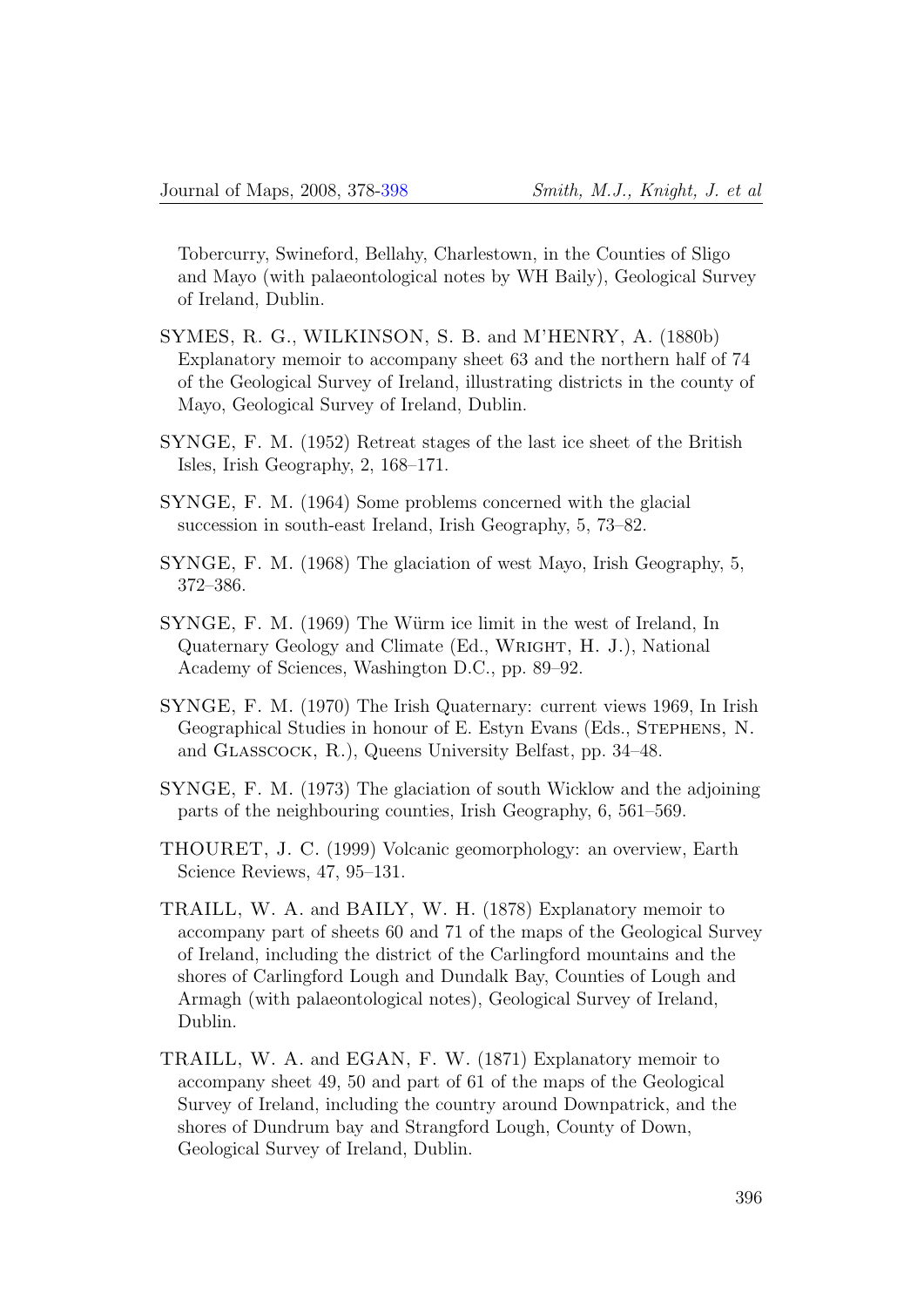- VERNON, P. (1966) Drumlins and pleistocene ice flow over the Ards Peninsula/Strangford Lough area, County Down, Ireland, Journal of Glaciology, 6, 401–409.
- WARREN, W. P. (1991) Glacial deposits of south west Ireland, In Glacial deposits in Great Britain and Ireland. (Eds., Ehlers, J., Gibbard, P. and Rose, J.), Balkema, Rotterdam, pp. 345–353.
- <span id="page-19-1"></span>WARREN, W. P. and HORTON, A. (1991) Mapping glacial deposits in Britain and Ireland, In Glacial deposits in Great Britain and Ireland. (Eds., Ehlers, J., Gibbard, P. and Rose, J.), Balkema, Rotterdam, pp. 379–387.
- <span id="page-19-0"></span>WELCH, R. and HOWARTH, P. J. (1968) Photogrammetric measurements of glacial landforms, Photogrammetric Record, 6, 75–96.
- WILKINSON, S. B., CRUISE, R. J. and BAILY, W. H. (1886) Explanatory memoir to accompany sheet 56 of the maps of the Geological Survey of Ireland, including Swanlibar, Florence Court and Dowra (with palaeontological notes by WH Baily), Geological Survey of Ireland, Dublin.
- WILKINSON, S. B., EGAN, F. W., KILROE, J. R. and BAILY, W. H. (1887) Explanatory memoir to accompany sheet 25 of the maps of the Geological Survey of Ireland (with palaeontological notes by WH Baily), Geological Survey of Ireland, Dublin.
- WILKINSON, S. B., KILROE, J. R. and BAILY, W. H. (1881) Explanatory memoir to accompany sheet 57 of the Geological Survey of Ireland, including parts of Fermanagh Monaghan and Cavan (with palaeontological notes by WH Baily), Geological Survey of Ireland, Dublin.
- WILKINSON, S. B., M'HENRY, A., KILROE, J. R. and SEYMOUR, H. J. (1908) The geology of the country around Londonderry (explanation of Londonderry district special sheet, comprising parts of one-inch sheets 11, 12, 17, 18), Geological Survey of Ireland, Dublin.
- WILSON, H. E., ROBBIE, J. A., BULLERWELL, W., KNILL, D. C., MCALLISTER, J. S. V., MCCONAGHY, S. and SABINE, P. A. (1966) Geology of the country around Ballycastle (one inch sheet 8), Geological Survey of Ireland, Belfast.